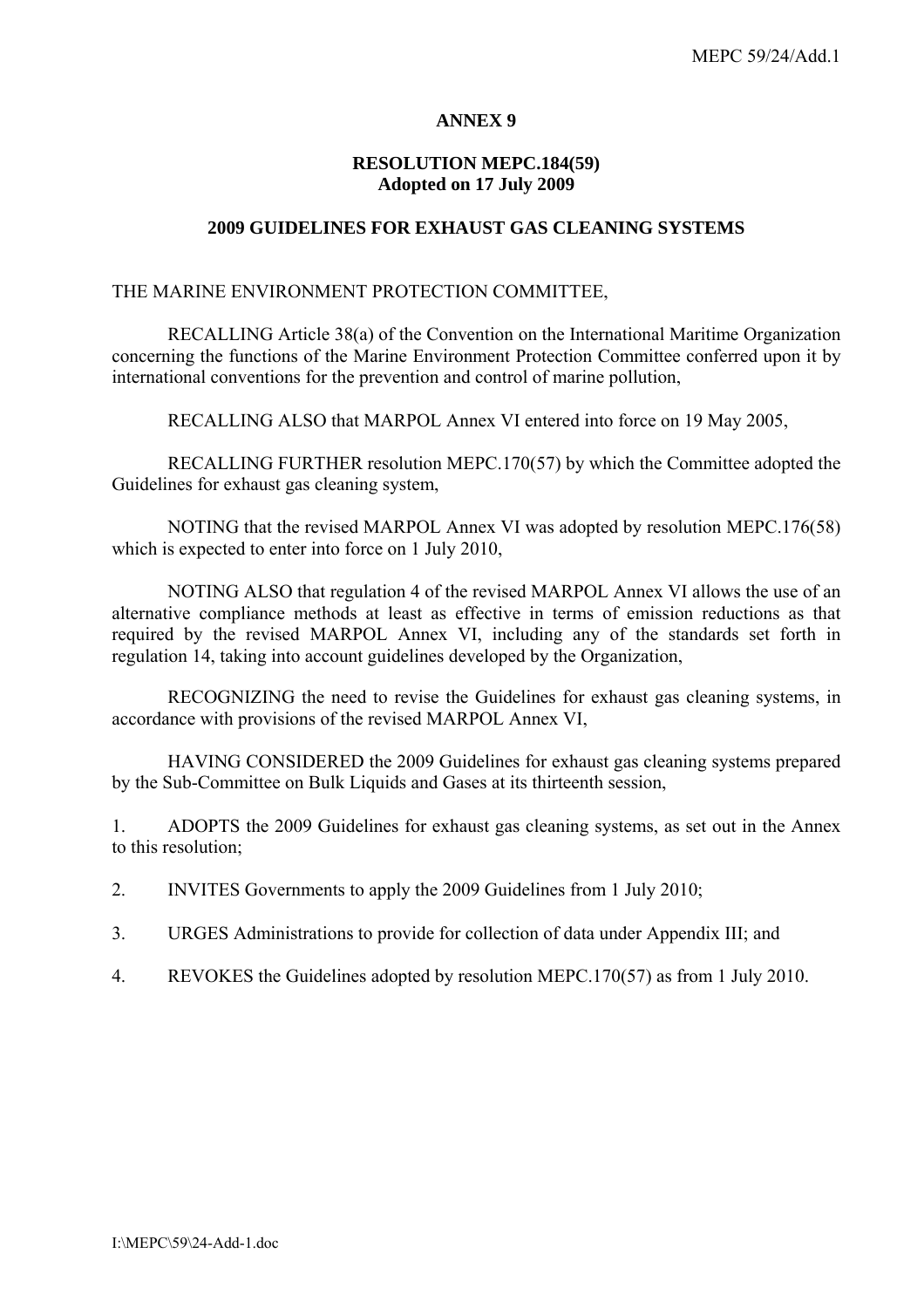### ANNEX

## **2009 GUIDELINES FOR EXHAUST GAS CLEANING SYSTEMS**

## **1 INTRODUCTION**

1.1 Regulation 14 of Annex VI to MARPOL 73/78 requires ships to use fuel oil with a sulphur content not exceeding that stipulated in regulation 14.1 or 14.4. Regulation 4 allows, with the approval of the Administration, the use of an alternative compliance method at least as effective in terms of emission reductions as that required by the Annex, including the standards set forth in regulation 14. The Administration of a party should take into account any relevant guidelines developed by the Organization pertaining to alternatives provided for in regulation 4.

1.2 Similar to a  $NO_x$  emission reduction system, an EGC unit may be approved subject to periodic parameter and emission checks or the system may be equipped with a continuous emission monitoring system. These Guidelines have been developed with the intention of being objective and performance oriented. Furthermore, use of the  $SO<sub>2</sub>$  (ppm)/ $CO<sub>2</sub>$  (%) ratio method will simplify the monitoring of  $SO_x$  emission and facilitate approval of an EGC unit. See Appendix II for the rationale explaining the use of SO<sub>2</sub> (ppm)/CO<sub>2</sub> (%) as the basis for system monitoring.

1.3 Compliance should be demonstrated on the basis of the  $SO_2(ppm)/CO_2(\%$  v/v) ratio values.

| <b>Fuel Oil Sulphur Content</b> | Ratio Emission           |
|---------------------------------|--------------------------|
| $(\% \text{ m/m})$              | $SO_2(ppm)/CO_2(\%$ v/v) |
| 4.50                            | 195.0                    |
| 3.50                            | 151.7                    |
| 1.50                            | 65.0                     |
| 1.00                            | 43.3                     |
| 0.50                            | 21.7                     |
|                                 | 4.2                      |

Table 1 Fuel oil sulphur limits recorded in regulations 14.1 and 14.4 and corresponding emissions values

Note: The use of the Ratio Emissions limits is only applicable when using petroleum based Distillate or Residual Fuel Oils. See Appendix II for application of the ratio method.

1.4 These Guidelines are recommendatory in nature; however, Administrations are invited to base their implementation on these Guidelines.

## **2 GENERAL**

### **2.1 Purpose**

2.1.1 The purpose of these Guidelines is to specify the requirements for the testing, survey certification and verification of exhaust gas cleaning (EGC) systems under regulation 4 to ensure that they provide effective equivalence to requirements of regulations 14.1 and 14.4 of Annex VI of MARPOL 73/78.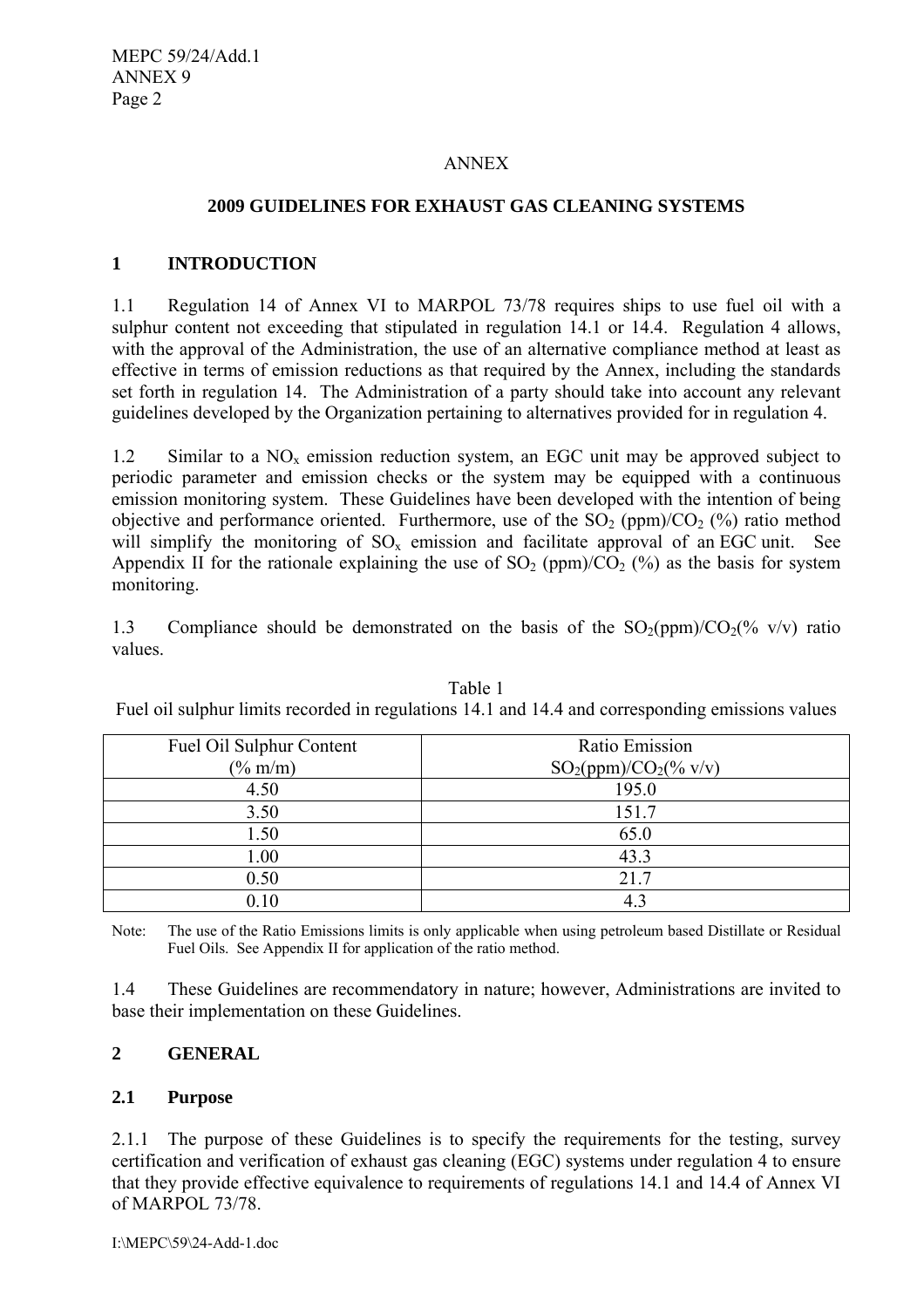2.1.2 The Guidelines permit two schemes; Scheme A (Unit Certification with Parameter and Emission Checks, and Scheme B (Continuous Emission Monitoring with Parameter Checks).

2.1.3 For ships which are to use an exhaust gas cleaning system in part or in total in order to comply with regulations 14.1 and/or 14.4 of MARPOL Annex VI there should be an approved SOx Emissions Compliance Plan (SECP).

## **2.2 Application**

2.2.1 These Guidelines apply to any EGC unit as fitted to fuel oil combustion machinery, excluding shipboard incinerators, installed on board a ship.

| Fuel oil               | Any engine, boiler, gas turbine, or other fuel oil fired equipment, excluding |
|------------------------|-------------------------------------------------------------------------------|
| combustion unit        | shipboard incinerators                                                        |
| <b>EGC</b>             | Exhaust gas cleaning                                                          |
| $SO_{x}$               | Sulphur oxides                                                                |
| SO <sub>2</sub>        | Sulphur dioxide                                                               |
| CO <sub>2</sub>        | Carbon dioxide                                                                |
| <b>UTC</b>             | Universal Time Co-ordinated                                                   |
| Certified Value        | The $SO_2/CO_2$ ratio specified by the manufacturer that the EGC unit is      |
|                        | certified as meeting when operating on a continuous basis on the              |
|                        | manufacturers specified maximum fuel sulphur content                          |
| In situ                | Sampling directly within an exhaust gas stream                                |
| <b>MCR</b>             | <b>Maximum Continuous Rating</b>                                              |
| Load Range             | Maximum rated power of diesel engine or maximum steaming rate of the          |
|                        | boiler                                                                        |
| <b>SECP</b>            | $SOx$ Emissions Compliance Plan                                               |
| <b>SECC</b>            | SO <sub>x</sub> Emissions Compliance Certificate                              |
| ETM-A                  | EGC system - Technical Manual for Scheme A                                    |
| ETM-B                  | EGC system - Technical Manual for Scheme B                                    |
| <b>OMM</b>             | <b>Onboard Monitoring Manual</b>                                              |
| <b>EGC Record Book</b> | A record of the EGC unit in-service operating parameters, component           |
|                        | adjustments, maintenance and service records as appropriate                   |
|                        |                                                                               |

### **2.3 Definitions and Required Documents**

| Document                  | Scheme A | Scheme B |
|---------------------------|----------|----------|
| <b>SECP</b>               |          |          |
| <b>SECC</b>               |          |          |
| ETM Scheme A              |          |          |
| ETM Scheme B              |          |          |
| <b>OMM</b>                |          |          |
| EGC Record Book or        |          |          |
| Electronic Logging System |          |          |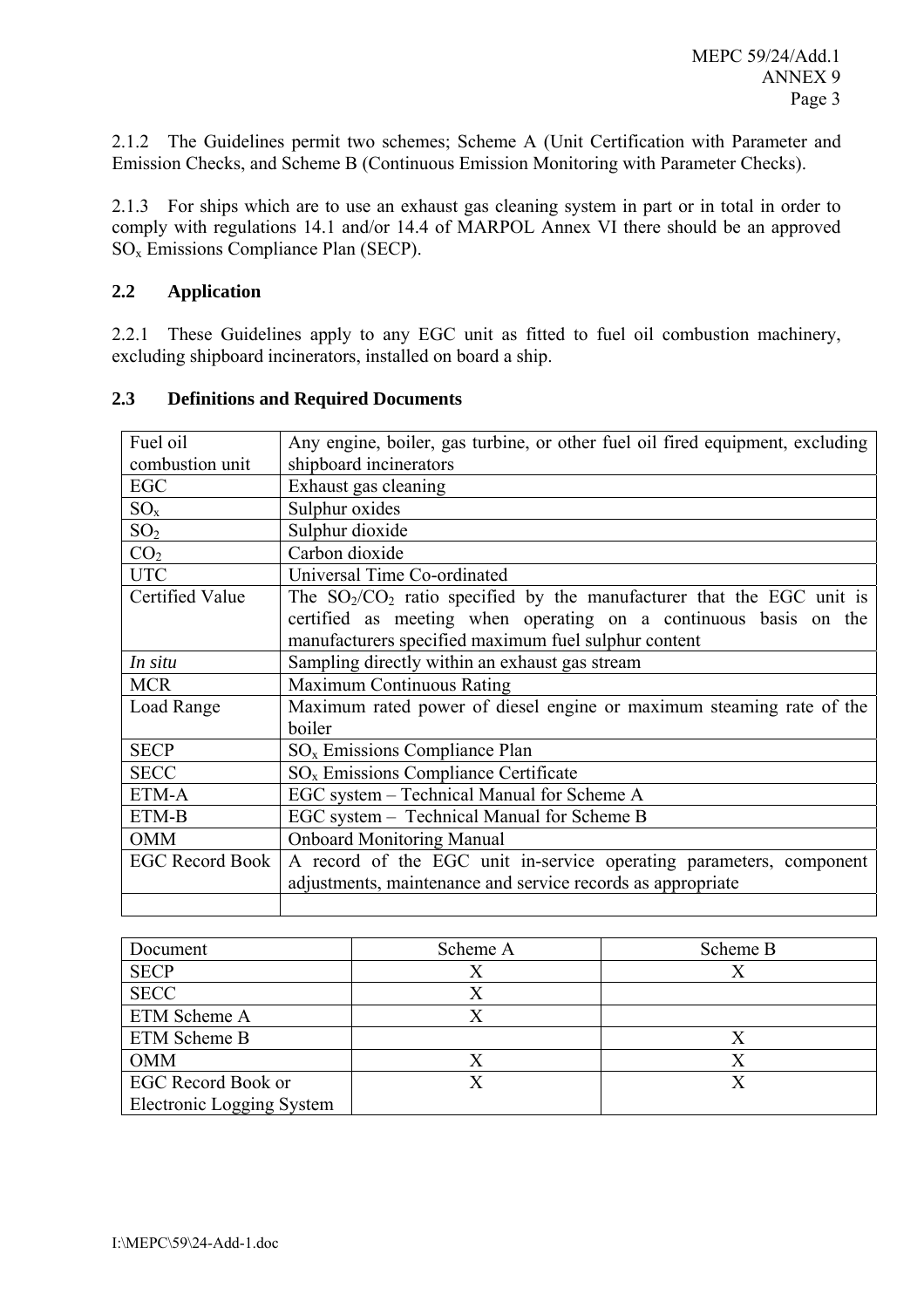## **3 SAFETY NOTE**

3.1 Due attention is to be given to the safety implications related to the handling and proximity of exhaust gases, the measurement equipment and the storage and use of pressurized containers of pure and calibration gases. Sampling positions and permanent access platforms should be such that this monitoring may be performed safely. In locating discharge outlet of washwater used in the EGC unit, due consideration should be given to the location of the ship's seawater inlet. In all operating conditions the pH should be maintained at a level that avoids damage to the vessel's anti-fouling system, the propeller, rudder and other components that may be vulnerable to acidic discharges, potentially causing accelerated corrosion of critical metal components.

# **4 SCHEME A – EGC SYSTEM APPROVAL, SURVEY AND CERTIFICATION USING PARAMETER AND EMISSION CHECKS**

## **4.1 Approval of EGC systems**

### 4.1.1 General

Options under Scheme A of these Guidelines provide for:

- a) Unit approval;
- b) Serially manufactured units;
- c) Production range approval.

### 4.1.2 Unit approval

4.1.2.1 An EGC unit should be certified as capable of meeting the limit value, (the Certified Value), specified by the manufacturer (e.g., the emission level the unit is capable of achieving on a continuous basis) with fuel oils of the manufacturer's specified maximum % m/m sulphur content and for the range of operating parameters, as listed in 4.2.2.1(b), for which they are to be approved. The Certified Value should at least be suitable for ship operations under requirements given by MARPOL Annex VI regulations 14.1 and/or 14.4.

4.1.2.2 Where testing is not to be undertaken with fuel oils of the manufacturer's specified maximum % m/m sulphur content, the use of two test fuels with a lower % m/m sulphur content is permitted. The two fuels selected should have a difference in % m/m sulphur content sufficient to demonstrate the operational behaviour of the EGC unit and to demonstrate that the Certified Value can be met if the EGC unit were to be operated with a fuel of the manufacturer's specified maximum % m/m sulphur content. In such cases a minimum of two tests, in accordance with section 4.3 as appropriate, should be performed. These need not be sequential and could be undertaken on two different, but identical, EGC units.

4.1.2.3 The maximum and, if applicable, minimum exhaust gas mass flow rate of the unit should be stated. The effect of variation of the other parameters defined in 4.2.2.1(b) should be justified by the equipment manufacturer. The effect of variations in these factors should be assessed by testing or otherwise as appropriate. No variation in these factors, or combination of variations in these factors, should be such that the emission value of the EGC unit would be in excess of the Certified Value.

4.1.2.4 Data obtained in accordance with this section should be submitted to the Administration for approval together with the ETM-A.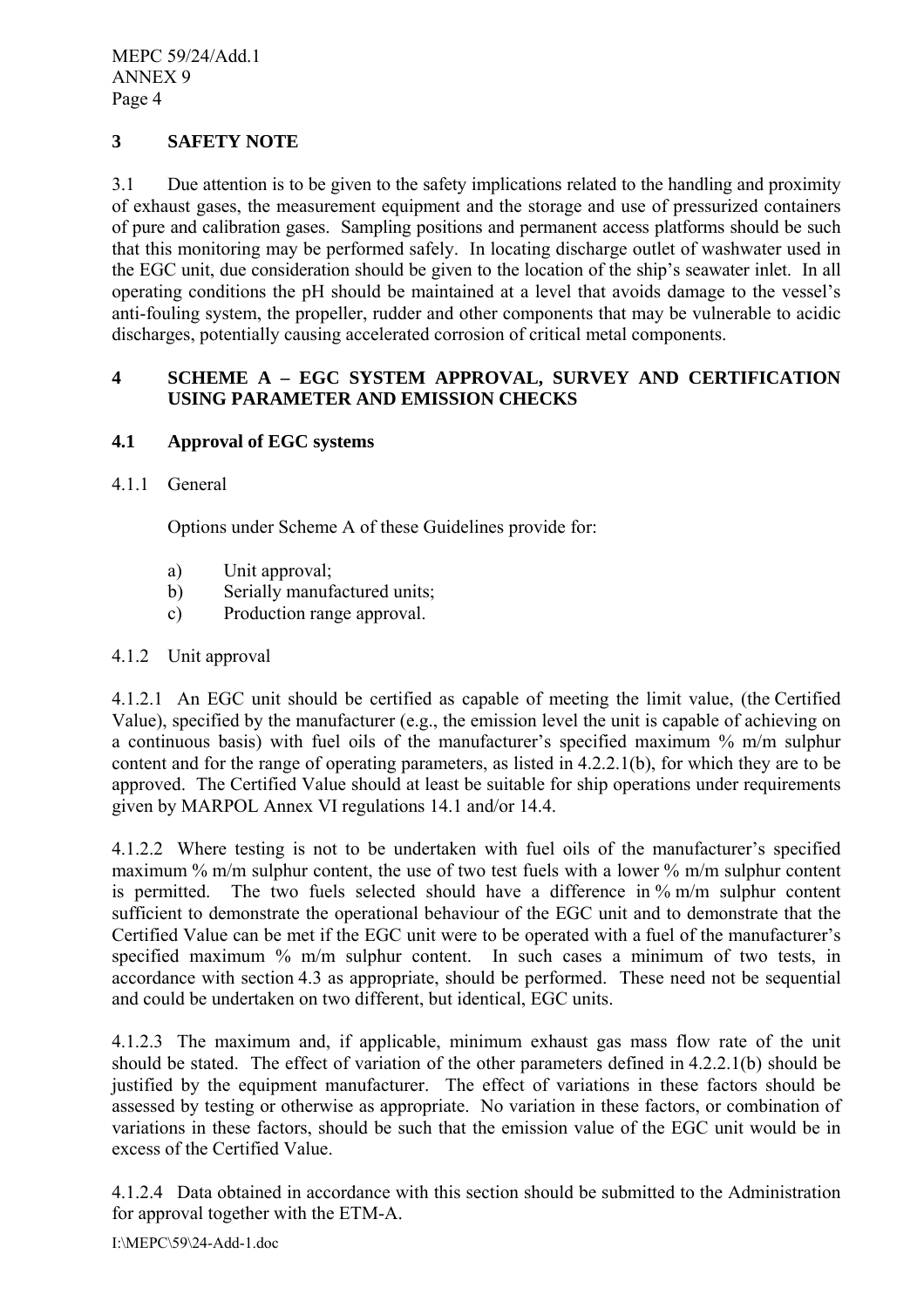## 4.1.3 Serially manufactured units

 In the case of nominally similar EGC units of the same mass flow ratings as that certified under 4.1.2, and to avoid the testing of each EGC unit, the equipment manufacturer may submit, for acceptance by the Administration, a conformity of production arrangement. The certification of each EGC unit under this arrangement should be subject to such surveys that the Administration may consider necessary as to assure that each EGC unit has an emission value of not more than the Certified Value when operated in accordance with the parameters defined in 4.2.2.1(b).

## 4.1.4 Product range approval

4.1.4.1 In the case of an EGC unit of the same design, but of different maximum exhaust gas mass flow capacities, the Administration may accept, in lieu of tests on an EGC unit of all capacities in accordance with section 4.1.2, tests of EGC systems of three different capacities provided that the three tests are performed at intervals including the highest, lowest and one intermediate capacity rating within the range.

4.1.4.2 Where there are significant differences in the design of EGC units of different capacities, this procedure should not be applied unless it can be shown, to the satisfaction of the Administration, that in practice those differences do not materially alter the performance between the various EGC unit types.

4.1.4.3 For EGC units of different capacities, the sensitivity to variations in the type of combustion machinery to which they are fitted should be detailed together with sensitivity to the variations in the parameters listed in 4.2.2.1(b). This should be on the basis of testing, or other data as appropriate.

4.1.4.4 The effect of changes of EGC unit capacity on washwater characteristics should be detailed.

4.1.4.5 All supporting data obtained in accordance with this section, together with the ETM-A for each capacity unit, should be submitted to the Administration for approval.

## **4.2 Survey and certification**

4.2.1 Procedures for the certification of an EGC unit

4.2.1.1 In order to meet the requirements of 4.1 either prior to, or after installation on board, each EGC unit should be certified as meeting the Certified Value specified by the manufacturer (e.g., the emission level the unit is capable of achieving on a continuous basis) under the operating conditions and restrictions as given by the EGC Technical Manual (ETM-A) as approved by the Administration.

4.2.1.2 Determination of the Certified Value should be in accordance with the provisions of these Guidelines.

4.2.1.3 Each EGC unit meeting the requirements of 4.2.1.1 should be issued with a SECC by the Administration. The form of the SECC is given in Appendix I.

4.2.1.4 Application for an SECC should be made by the EGC system manufacturer, shipowner or other party.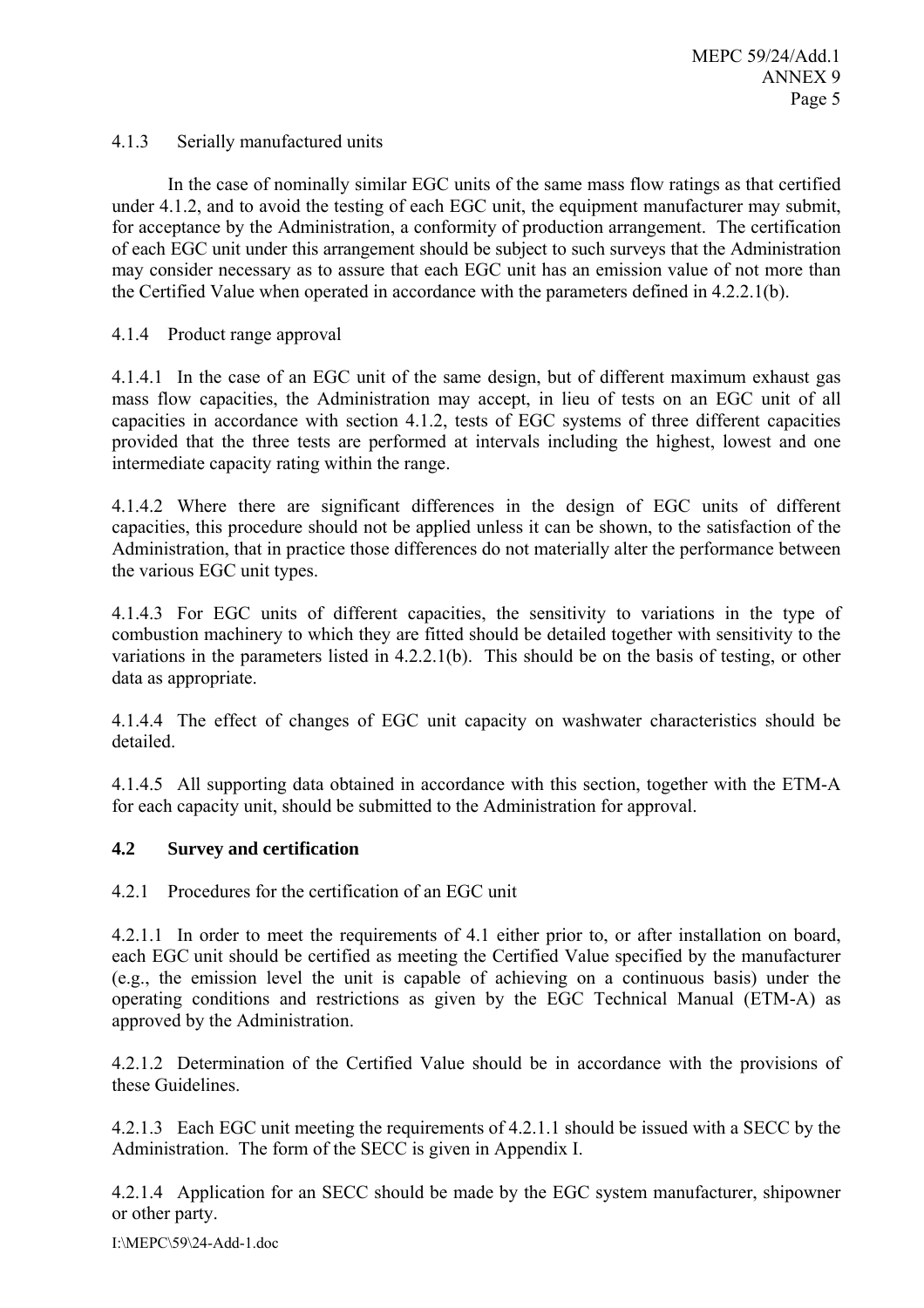4.2.1.5 Any subsequent EGC units of the same design and rating as that certified under 4.2.1.1 may be issued with an SECC by the Administration without the need for testing in accordance with 4.2.1.1 subject to section 4.1.3 of these Guidelines.

4.2.1.6 EGC units of the same design, but with ratings different from that certified under 4.2.1.1 may be accepted by the Administration subject to section 4.1.4 of these Guidelines.

4.2.1.7 EGC units which treat only part of the exhaust gas flow of the uptake in which they are fitted should be subject to special consideration by the Administration to ensure that under all defined operating conditions that the overall emission value of the exhaust gas down stream of the system is no more than the Certified Value.

4.2.2 EGC System Technical Manual "Scheme A" (ETM-A).

4.2.2.1 Each EGC unit should be supplied with an ETM-A provided by the manufacturer. This ETM-A should, as a minimum, contain the following information:

- (a) the identification of the unit (manufacturer, model/type, serial number and other details as necessary) including a description of the unit and any required ancillary systems;
- (b) the operating limits, or range of operating values, for which the unit is certified. These should, as a minimum, include:
	- (i) maximum and, if applicable, minimum mass flow rate of exhaust gas;
	- (ii) the power, type and other relevant parameters of the fuel oil combustion unit for which the EGC unit is to be fitted. In the cases of boilers, the maximum air/fuel ratio at 100% load should also be given. In the cases of diesel engines whether the engine is of 2 or 4-stroke cycle;
	- (iii) maximum and minimum washwater flow rate, inlet pressures and minimum inlet water alkalinity (ISO 9963-1-2);
	- (iv) exhaust gas inlet temperature ranges and maximum and minimum exhaust gas outlet temperature with the EGC unit in operation;
	- (v) exhaust gas differential pressure range and the maximum exhaust gas inlet pressure with the fuel oil combustion unit operating at MCR or 80% of power rating whichever is appropriate;
	- (vi) salinity levels or fresh water elements necessary to provide adequate neutralizing agents; and
	- (vii) other factors concerning the design and operation of the EGC unit relevant to achieving a maximum emission value no higher than the Certified Value;
- (c) any requirements or restrictions applicable to the EGC unit or associated equipment necessary to enable the unit to achieve a maximum emission value no higher than the Certified Value;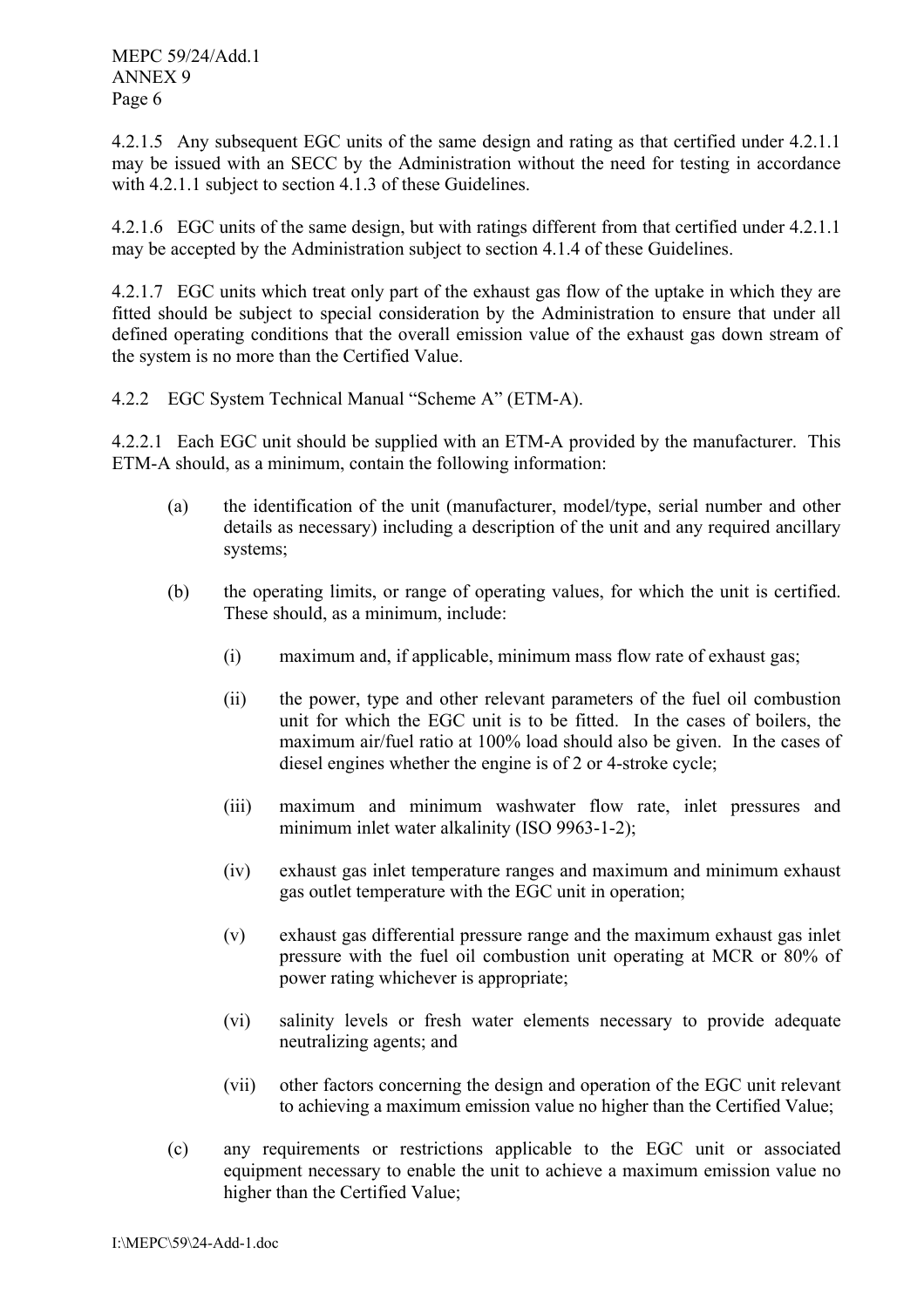- (d) maintenance, service or adjustment requirements in order that the EGC unit can continue to achieve a maximum emission value no higher than the Certified Value. The maintenance, servicing and adjustments should be recorded in the EGC Record Book;
- (e) corrective actions in case of exceedances of the applicable maximum allowable  $SO<sub>2</sub>/CO<sub>2</sub>$  ratio, or wash water discharge criteria;
- (f) a verification procedure to be used at surveys to ensure that its performance is maintained and that the unit is used as required (see section 4.4);
- (g) through range performance variation in washwater characteristics;
- (h) design requirements of the washwater system; and
- (i) the SECC.

4.2.2.2 The ETM-A should be approved by the Administration.

4.2.2.3 The ETM-A should be retained on board the ship onto which the EGC unit is fitted. The ETM-A should be available for surveys as required.

4.2.2.4 Amendments to the ETM-A which reflect EGC unit changes that affect performance with respect to emissions to air and/or water should be approved by the Administration. Where additions, deletions or amendments to the ETM-A are separate to the ETM-A as initially approved, they should be retained with the ETM-A and should be considered as part of the ETM-A.

4.2.3 In service surveys

4.2.3.1 The EGC unit should be subject to survey on installation and at Initial, Annual/Intermediate and Renewals Surveys by the Administration.

4.2.3.2 In accordance with MARPOL Annex VI regulation 10, EGC units may also be subject to inspection by port State control.

4.2.3.3 Prior to use each EGC unit should be issued with an SECC by the Administration.

4.2.3.4 Following the installation survey as required by 4.2.3.1, section 2.6 of the Supplement to the ship's International Air Pollution Certificate should be duly completed.

## **4.3 Emission limits**

4.3.1 Each EGC unit should be capable of reducing emissions to equal to or less than the Certified Value at any load point when operated in accordance with the criteria as given within 4.2.2.1(b), as specified in paragraphs 4.3.2 to 4.3.5 of these Guidelines, and as excepted in paragraph 4.3.7.

4.3.2 EGC units fitted to main propulsion diesel engines should meet the requirements of 4.3.1 at all loads between 25-100% of the load range of the engines to which they are fitted.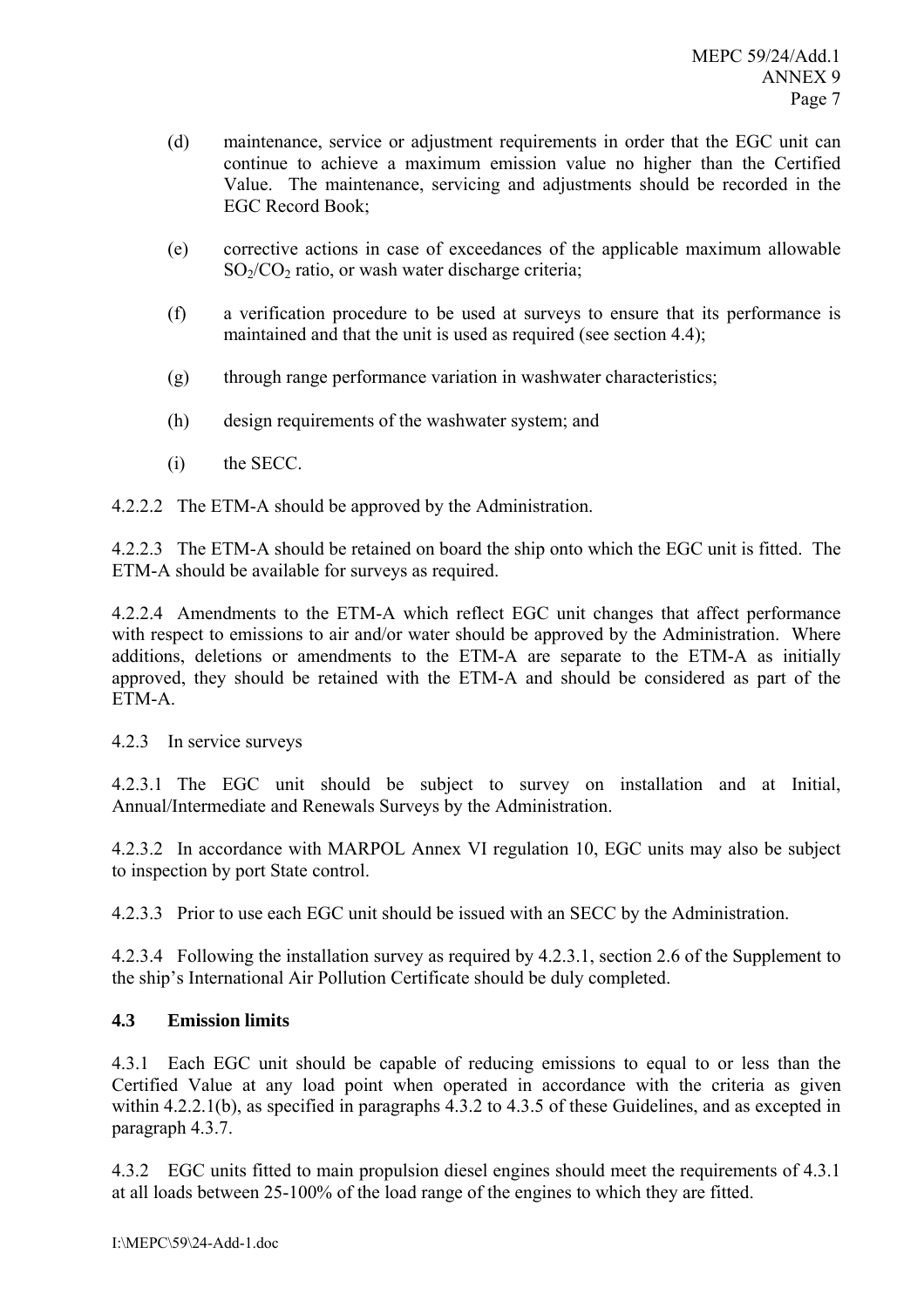4.3.3 EGC units fitted to auxiliary diesel engines should meet the requirements of 4.3.1 at all loads between 10-100% of the load range of the engines to which they are fitted.

4.3.4 EGC units fitted to diesel engines which supply power for both main propulsion and auxiliary purposes should meet the requirements of 4.3.3.

4.3.5 EGC units fitted to boilers should meet the requirements of 4.3.1 at all loads between 10-100% of the load range (steaming rates) or, if the turn down ratio is smaller, over the actual load range of the boilers to which they are fitted.

4.3.6 In order to demonstrate performance, emission measurements should be undertaken, with the agreement of the Administration, at a minimum of four load points. One load point should be at 95-100% of the maximum exhaust gas mass flow rate for which the unit is to be certified. One load point should be within  $\pm$  5% of the minimum exhaust gas mass flow rate for which the unit is to be certified. The other two load points should be equally spaced between the maximum and minimum exhaust gas mass flow rates. Where there are discontinuities in the operation of the system the number of load points should be increased, with the agreement of the Administration, so that it is demonstrated that the required performance over the stated exhaust gas mass flow rate range is retained. Additional intermediate load points should be tested if there is evidence of an emission peak below the maximum exhaust gas mass flow rate and above, if applicable, the minimum exhaust gas flow rate. These additional tests should be sufficient number as to establish the emission peak value.

4.3.7 For loads below those specified in 4.3.2 to 4.3.5, the EGC unit should continue in operation. In those cases where the fuel oil combustion equipment may be required to operate under idling conditions, the  $SO<sub>2</sub>$  emission concentration (ppm) at standardized  $O<sub>2</sub>$  concentration (15.0% diesel engines, 3.0% boilers) should not exceed 50 ppm.

## **4.4 Onboard procedures for demonstrating compliance**

4.4.1 For each EGC unit, the ETM-A should contain a verification procedure for use at surveys as required. This procedure should not require specialized equipment or an in-depth knowledge of the system. Where particular devices are required they should be provided and maintained as part of the system. The EGC unit should be designed in such a way as to facilitate inspection as required. The basis of this verification procedure is that if all relevant components and operating values or settings are within those as approved, then the performance of the EGC system is within that required without the need for actual exhaust emission measurements. It is also necessary to ensure that the EGC unit is fitted to a fuel oil combustion unit for which it is rated – this forms part of the SECP. A Technical File related to an EIAPP certificate, if available, or an Exhaust Gas Declaration issued by the engine maker or designer or another competent party or a Flue Gas Declaration issued by the boiler maker or designer or another competent party serves this purpose to the satisfaction of the Administration.

4.4.2 Included in the verification procedure should be all components and operating values or settings which may affect the operation of the EGC unit and its ability to meet the Certified Value.

4.4.3 The verification procedure should be submitted by the EGC system manufacturer and approved by the Administration.

4.4.4 The verification procedure should cover both a documentation check and a physical check of the EGC unit.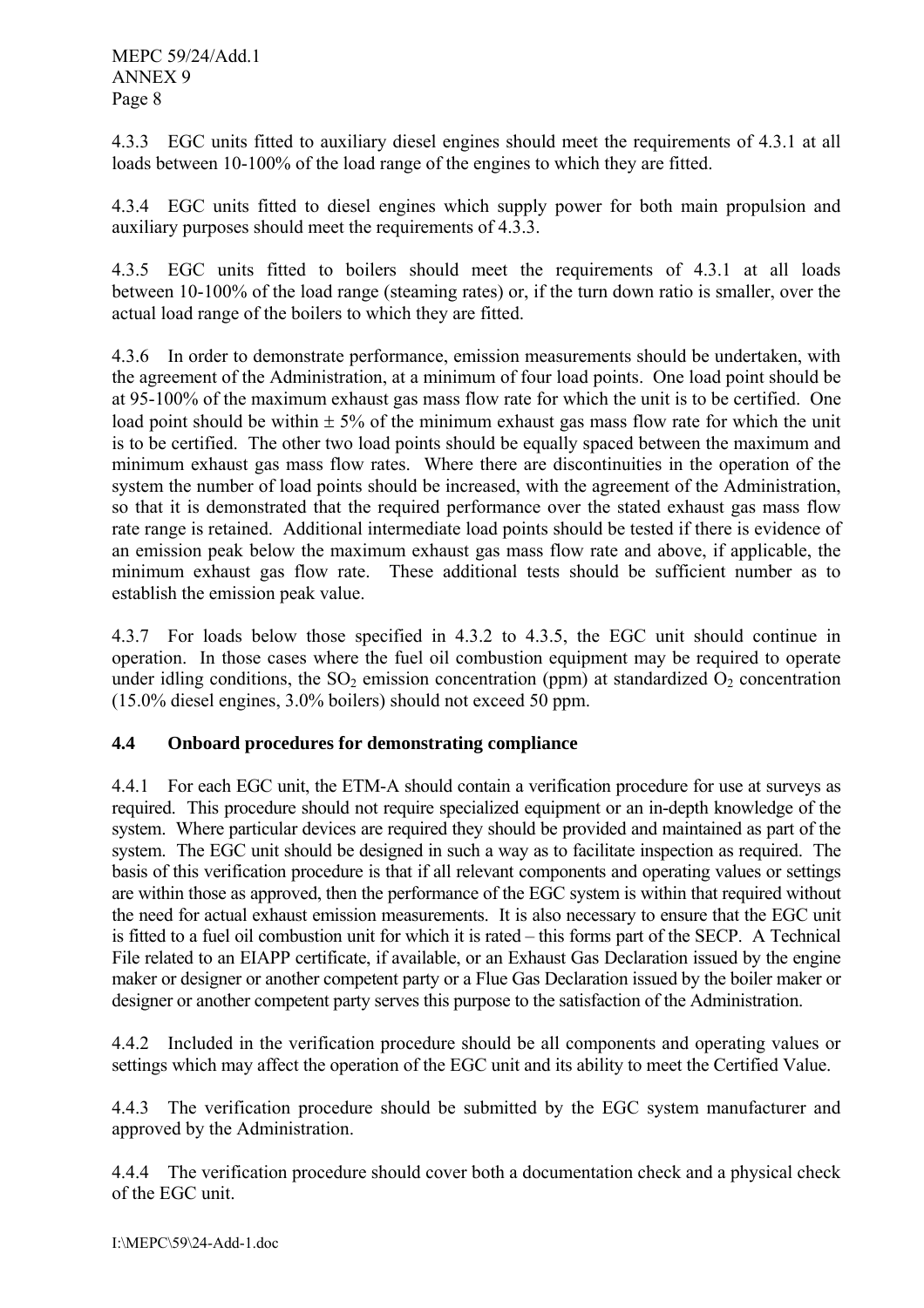4.4.5 The Surveyor should verify that each EGC unit is installed in accordance with the ETM-A and has an SECC as required.

4.4.6 At the discretion of the Administration, the Surveyor should have the option of checking one or all of the identified components, operating values or settings. Where there is more than one EGC unit, the Administration may, at its discretion, abbreviate or reduce the extent of the survey on board, however, the entire survey should be completed for at least one of each type of EGC unit on board provided that it is expected that the other EGC units perform in the same manner.

4.4.7 The EGC unit should include means to automatically record when the system is in use. This should automatically record, at least at the frequency specified in paragraph 5.4.2, as a minimum, washwater pressure and flow rate at the EGC unit's inlet connection, exhaust gas pressure before and pressure drop across the EGC unit, fuel oil combustion equipment load, and exhaust gas temperature before and after the EGC unit. The data recording system should comply with the requirements of sections 7 and 8. In case of a unit consuming chemicals at a known rate as documented in ETM-A, records of such consumption in the EGC Record Book also serves this purpose.

4.4.8 Under Scheme A, if a continuous exhaust gas monitoring system is not fitted, it is recommended that a daily spot check of the exhaust gas quality in terms of  $SO_2$  (ppm)/ $CO_2$  (%) ratio, is used to verify compliance in conjunction with parameter checks stipulated in 4.4.7. If a continuous exhaust gas monitoring system is fitted, only daily spot checks of the parameters listed in paragraph 4.4.7 would be needed to verify proper operation of the EGC unit.

4.4.9 If the EGC system manufacturer is unable to provide assurance that the EGC unit will meet the Certified Value or below between surveys, by means of the verification procedure stipulated in 4.4.1, or if this requires specialist equipment or in-depth knowledge, it is recommended that continuous exhaust gas monitoring of each EGC unit be used, Scheme B, to assure compliance with regulations 14.1 and/or 14.4.

4.4.10 An EGC Record Book should be maintained by the shipowner recording maintenance and service of the unit including like-for-like replacement. The form of this record should be submitted by the EGC system manufacturer and approved by the Administration. This EGC Record Book should be available at surveys as required and may be read in conjunction with engine-room log-books and other data as necessary to confirm the correction operation of the EGC unit. Alternatively, this information should be recorded in the vessel's planned maintenance record system as approved by the Administration.

## **5 SCHEME B – EGC SYSTEM APPROVAL, SURVEY AND CERTIFICATION**  USING CONTINUOUS MONITORING OF SO<sub>x</sub> EMISSIONS

## **5.1 General**

 This Scheme should be used to demonstrate that the emissions from a fuel oil combustion unit fitted with an EGC will, with that system in operation, result in the required emission value (e.g., as stated in the SECP) or below at any load point, including during transient operation and thus compliance with the requirements of regulations 14.1 and/or 14.4 of MARPOL Annex VI.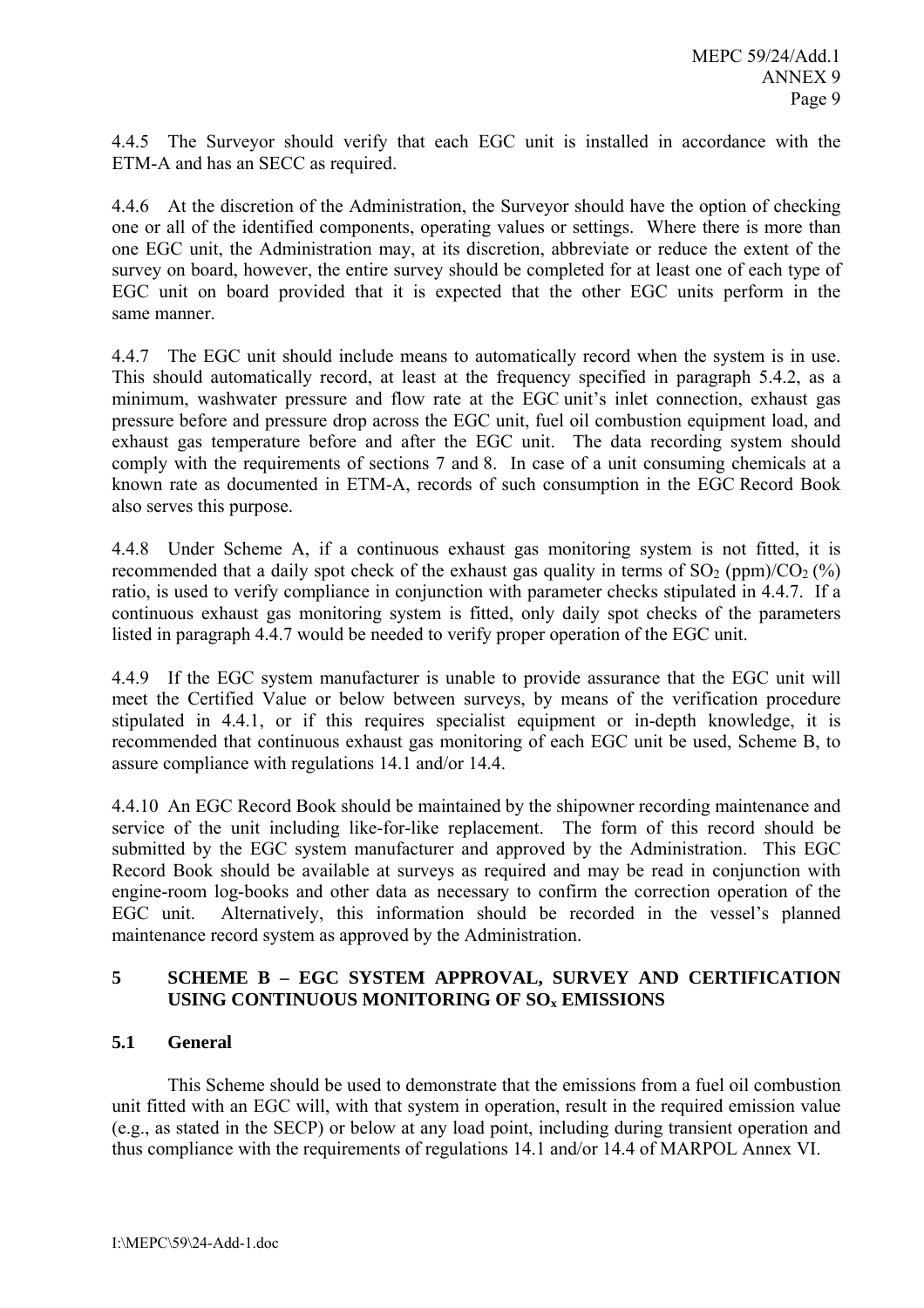## **5.2 Approval**

 Compliance demonstrated in service by continuous exhaust gas monitoring. Monitoring system should be approved by the Administration and the results of that monitoring available to the Administration as necessary to demonstrate compliance as required.

## **5.3 Survey and certification**

5.3.1 The monitoring system of the EGC system should be subject to survey on installation and at Initial, Annual/Intermediate and Renewals Surveys by the Administration.

5.3.2 In accordance with regulation 10 of MARPOL Annex VI monitoring systems of EGC units may also be subject to inspection by port State control.

5.3.3 In those instances where an EGC system is installed, section 2.6 of the Supplement to the ship's International Air Pollution Prevention Certificate should be duly completed.

## **5.4 Calculation of emission rate**

5.4.1 Exhaust gas composition in terms of  $SO_2$  (ppm)/ $CO_2$  (%) should be measured at an appropriate position after the EGC unit and that measurement should be in accordance with the requirements of section 6 as applicable.

5.4.2 SO<sub>2</sub> (ppm) and CO<sub>2</sub> (%) to be continuously monitored and recorded onto a data recording and processing device at a rate which should not be less than 0.0035 Hz.

5.4.3 If more than one analyser is to be used to determine the  $SO<sub>2</sub>/CO<sub>2</sub>$  ratio, these should be tuned to have similar sampling and measurement times and the data outputs aligned so that the  $SO<sub>2</sub>/CO<sub>2</sub>$  ratio is fully representative of the exhaust gas composition.

## **5.5 Onboard procedures for demonstrating compliance with emission limit**

5.5.1 The data recording system should comply with the requirements of sections 7 and 8.

5.5.2 Daily spot checks of the parameters listed in paragraph 4.4.7 are needed to verify proper operation of the EGC unit and should be recorded in the EGC Record Book or in the engine-room logger system.

## **5.6 EGC System Technical Manual "Scheme B" (ETM-B)**

5.6.1 Each EGC unit should be supplied with an ETM-B provided by the Manufacturer. This ETM-B should, as a minimum, contain the following information:

- (a) the identification of the unit (manufacturer, model/type, serial number and other details as necessary) including a description of the unit and any required ancillary systems;
- (b) the operating limits, or range of operating values, for which the unit is certified. These should, as a minimum, include:
	- (i) maximum and, if applicable, minimum mass flow rate of exhaust gas;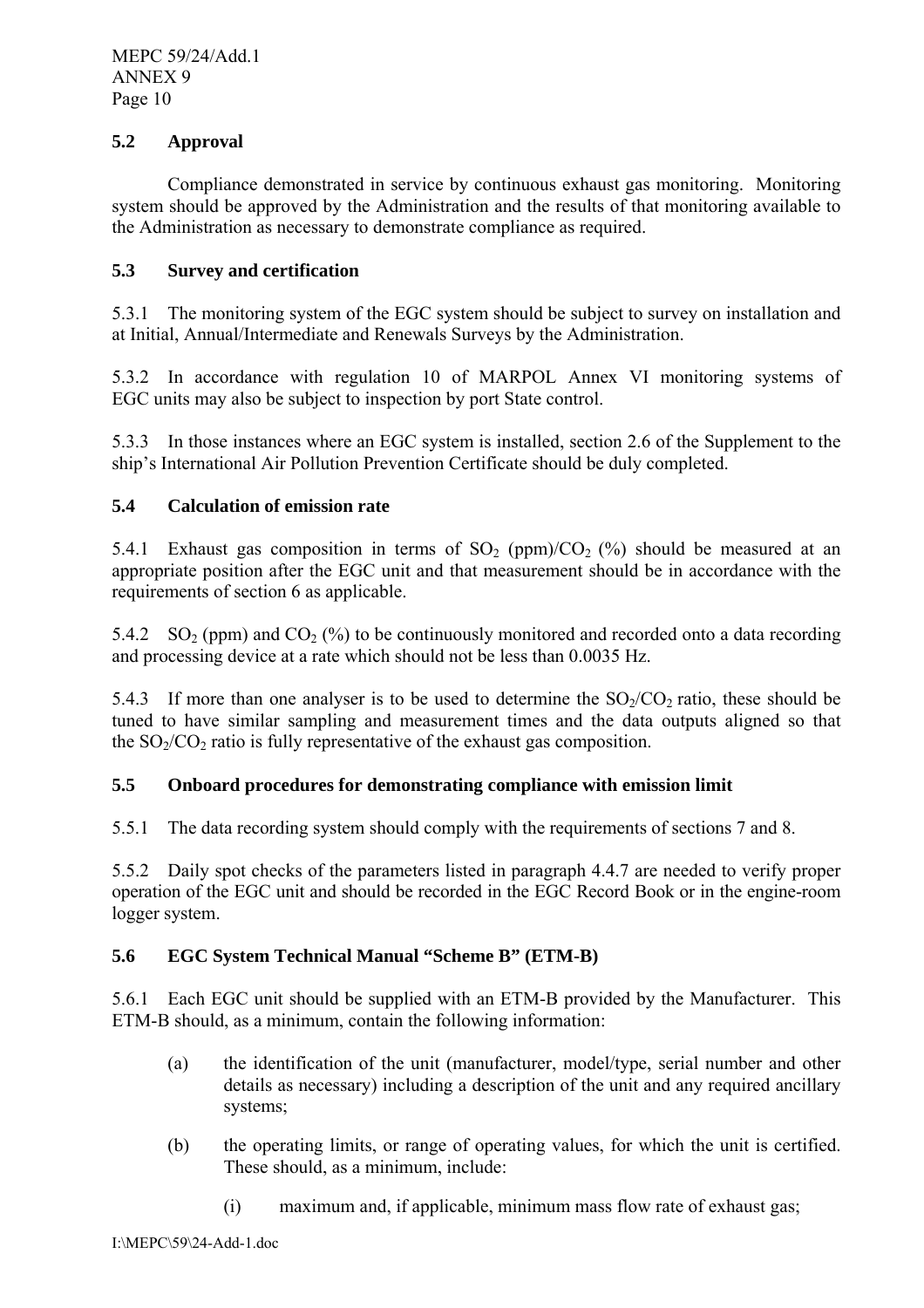- (ii) the power, type and other relevant parameters of the fuel oil combustion unit for which the EGC unit is to be fitted. In the cases of boilers, the maximum air/fuel ratio at 100% load should also be given. In the cases of diesel engines whether the engine is of 2 or 4-stroke cycle;
- (iii) maximum and minimum washwater flow rate, inlet pressures and minimum inlet water alkalinity (ISO 9963-1-2);
- (iv) exhaust gas inlet temperature ranges and maximum and minimum exhaust gas outlet temperature with the EGC unit in operation;
- (v) exhaust gas differential pressure range and the maximum exhaust gas inlet pressure with the fuel oil combustion unit operating at MCR or 80% of power rating whichever is appropriate;
- (vi) salinity levels or fresh water elements necessary to provide adequate neutralizing agents; and
- (vii) other parameters as necessary concerning the operation of the EGC unit;
- (c) any requirements or restrictions applicable to the EGC unit or associated equipment;
- (d) corrective actions in case of exceedances of the applicable maximum allowable  $SO<sub>2</sub>/CO<sub>2</sub>$  ratio, or washwater discharge criteria;
- (e) through range performance variation in washwater characteristics;
- (f) design requirements of the washwater system.
- 5.6.2 The ETM-B should be approved by the Administration.

5.6.3 The ETM-B should be retained on board the ship onto which the EGC unit is fitted. The ETM-B should be available for surveys as required.

5.6.4 Amendments to the ETM-B which reflect EGC unit changes that affect performance with respect to emissions to air and/or water should be approved by the Administration. Where additions, deletions or amendments to the ETM-B are separate to the ETM-B as initially approved, they should be retained with the ETM-B and should be considered as part of the ETM-B.

## **6 EMISSION TESTING**

6.1 Emission testing should follow the requirements of the  $NO<sub>x</sub>$  Technical Code 2008, chapter 5, and associated Appendices, except as provided for in these Guidelines.

6.2  $CO<sub>2</sub>$  should be measured on a dry basis using an analyser operating on non-dispersive infra-red (NDIR) principle.  $SO_2$  should be measured on a dry or wet basis using analysers operating on non-dispersive infra-red (NDIR) or non-dispersive ultra-violet (NDUV) principles and with additional equipment such as dryers as necessary. Other systems or analyser principles may be accepted, subject to the approval of the Administration, provided they yield equivalent or better results to those of the equipment referenced above.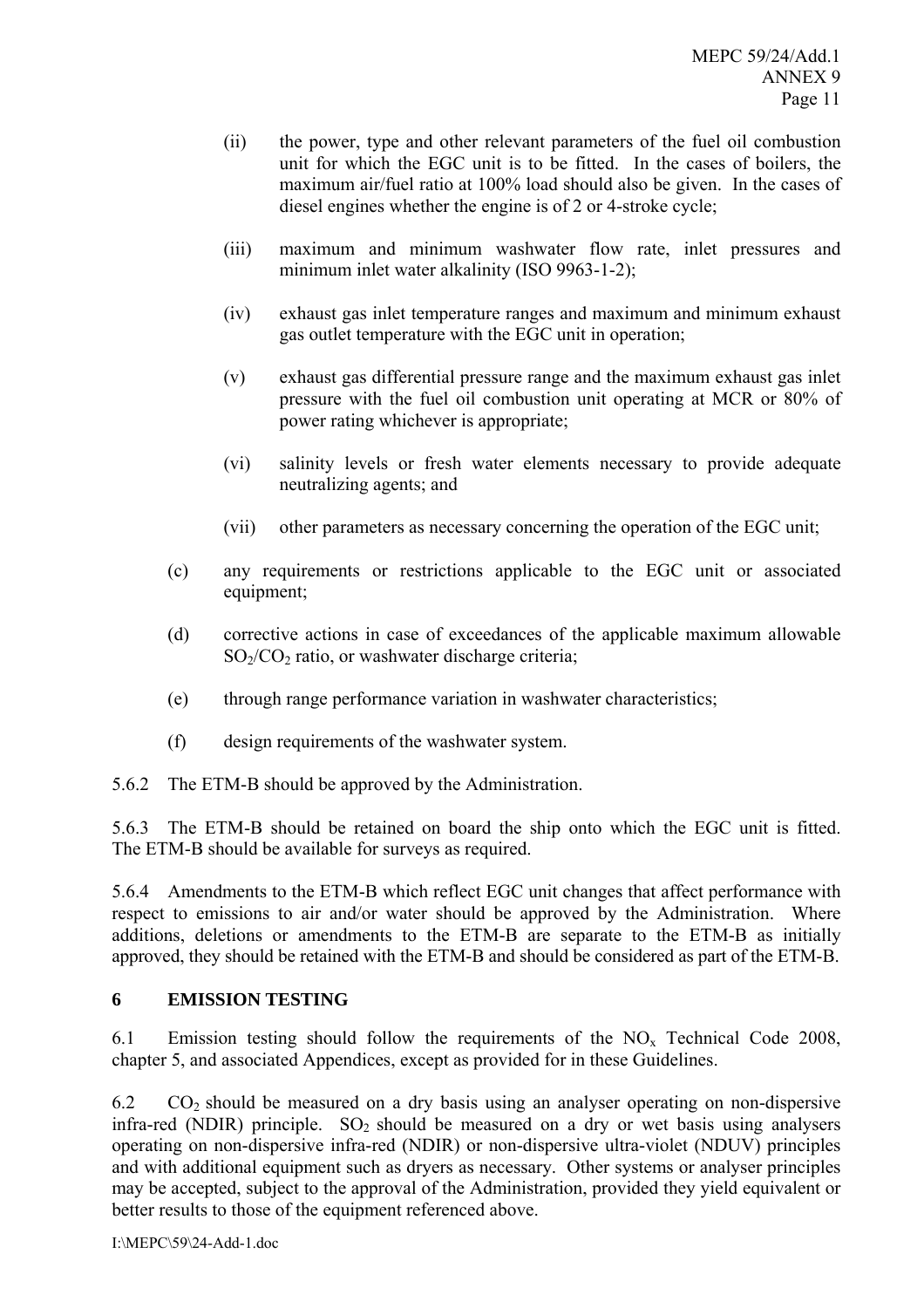6.3 Analyser performance should be in accordance with the requirements of Appendix III sections  $1.6$  to  $1.10$  of the NO<sub>x</sub> Technical Code 2008.

6.4 An exhaust gas sample for  $SO_2$  should be obtained from a representative sampling point downstream of the EGC unit.

6.5 SO2 and CO2 should be monitored using either *in situ* or extractive sample systems.

6.6 Extractive exhaust gas samples for  $SO<sub>2</sub>$  determination should be maintained at a sufficient temperature to avoid condensed water in the sampling system and hence loss of  $SO<sub>2</sub>$ .

6.7 If an extractive exhaust gas sample for determination needs to be dried prior to analysis it should be done in a manner that does not result in loss of  $SO<sub>2</sub>$  in the sample as analysed.

6.8 Where  $SO_2$  is measured by an *in situ* system, the water content in the exhaust gas stream at that point is also to be determined in order to correct the reading to a dry basis value.

6.9 In justified cases where the  $CO<sub>2</sub>$  concentration is reduced by the EGC unit, the  $CO<sub>2</sub>$  concentration can be measured at the EGC unit inlet, provided that the correctness of such a methodology can be clearly demonstrated.

# **7 DATA RECORDING AND PROCESSING DEVICE**

7.1 The recording and processing device should be of robust, tamper-proof design with read-only capability.

7.2 The recording and processing device should record the data required by sections 4.4.7, 5.4.2, and 10.3 against UTC and ships position by a Global Navigational Satellite System (GNSS).

7.3 The recording and processing device should be capable of preparing reports over specified time periods.

7.4 Data should be retained for a period of not less than 18 months from the date of recording. If the unit is changed over that period, the shipowner should ensure that the required data is retained on board and available as required.

7.5 The device should be capable of downloading a copy of the recorded data and reports in a readily useable format. Such copy of the data and reports should be available to the Administration or port State authority as requested.

# **8 ONBOARD MONITORING MANUAL (OMM)**

8.1 An OMM should be prepared to cover each EGC unit installed in conjunction with fuel oil combustion equipment, which should be identified, for which compliance is to be demonstrated.

8.2 The OMM should, as a minimum, include:

(a) the sensors to be used in evaluating EGC system performance and washwater monitoring, their service, maintenance and calibration requirements;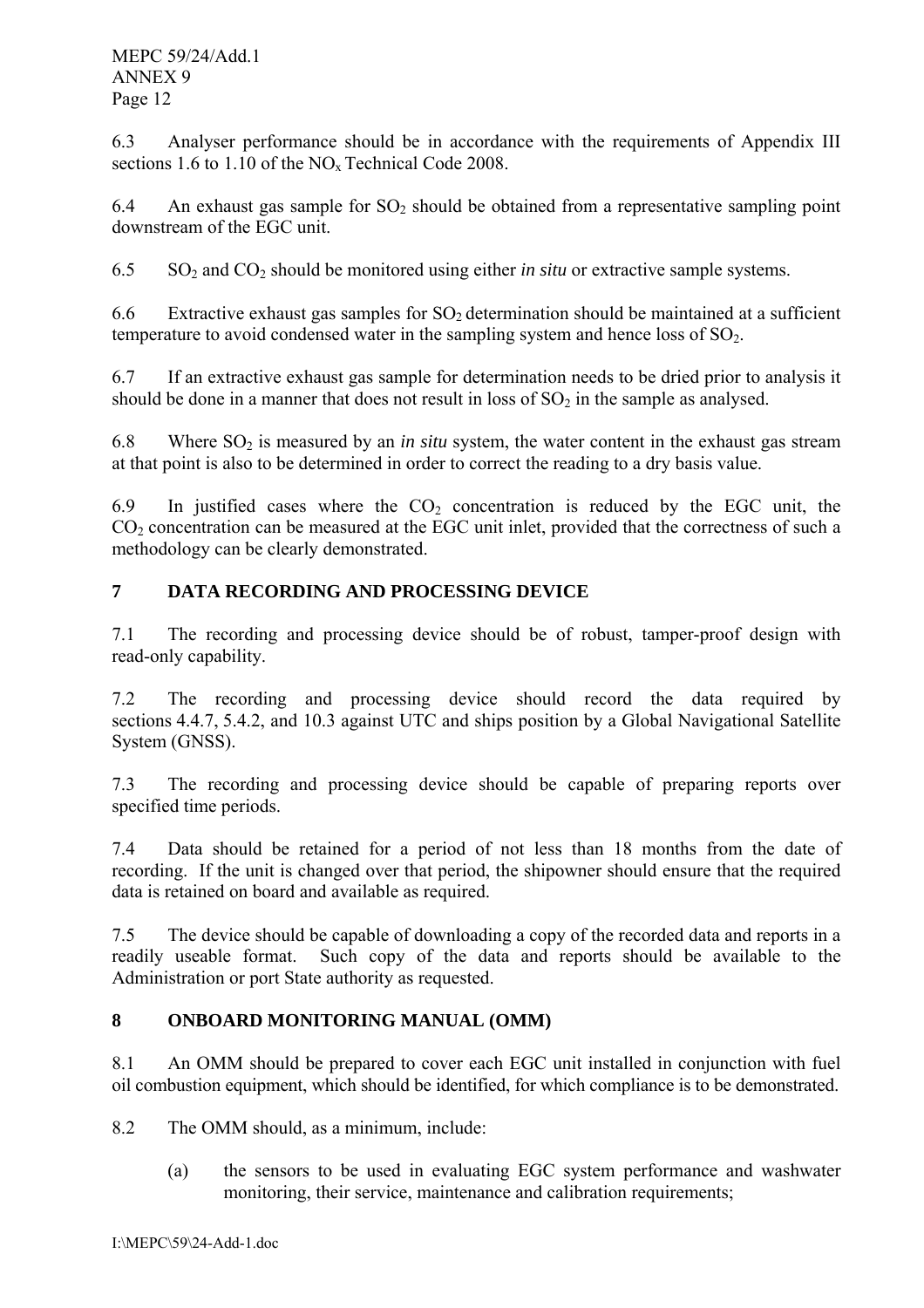- (b) the positions from which exhaust emission measurements and washwater monitoring are to be taken together with details of any necessary ancillary services such as sample transfer lines and sample treatment units and any related service or maintenance requirements;
- (c) the analysers to be used, their service, maintenance, and calibration requirements;
- (d) analyser zero and span check procedures; and
- (e) other information or data relevant to the correct functioning of the monitoring systems or its use in demonstrating compliance.
- 8.3 The OMM should specify how the monitoring is to be surveyed.
- 8.4 The OMM should be approved by the Administration.

# **9 SHIP COMPLIANCE**

## **9.1 SOx Emissions Compliance Plan (SECP)**

9.1.1 For all ships which are to use an EGC unit, in part or in total, in order to comply with the requirements of regulations 14.1 and 14.4 of MARPOL Annex VI there should be an SECP for the ship, approved by the Administration.

9.1.2 The SECP should list each item of fuel oil combustion equipment which is to meet the requirements for operating in accordance with the requirements of regulations 14.1 and/or 14.4.

9.1.3 Under Scheme A, the SECP should present how continuous monitoring data will demonstrate that the parameters in paragraph 4.4.7 are maintained within the manufacturer's recommended specifications. Under Scheme B, this would be demonstrated using daily recordings of key parameters.

9.1.4 Under Scheme B, the SECP should present how continuous exhaust gas emissions monitoring will demonstrate that the ship total  $SO<sub>2</sub>$  (ppm)/ $CO<sub>2</sub>$  (%) ratio is comparable to the requirements of regulation 14.1 and/or 14.4 or below as prescribed in paragraph 1.3. Under Scheme A, this would be demonstrated using daily exhaust gas emission recordings.

9.1.5 There may be some equipment such as small engines and boilers to which the fitting of EGC units would not be practical, particularly where such equipment is located in a position remote from the main machinery spaces. All such fuel oil combustion units should be listed in the SECP. For these fuel oil combustion units which are not to be fitted with EGC units, compliance may be achieved by means of regulations 14.1 and/or 14.4 of MARPOL Annex VI.

## **9.2 Demonstration of Compliance**

# 9.2.1 Scheme A

9.2.1.1 The SECP should refer to, not reproduce, the ETM-A, EGC Record Book or Engine-Room logger system and OMM as specified under Scheme A. It should be noted that as an alternative, the maintenance records may be recorded in the ship's Planned Maintenance Record System, as allowed by the Administration.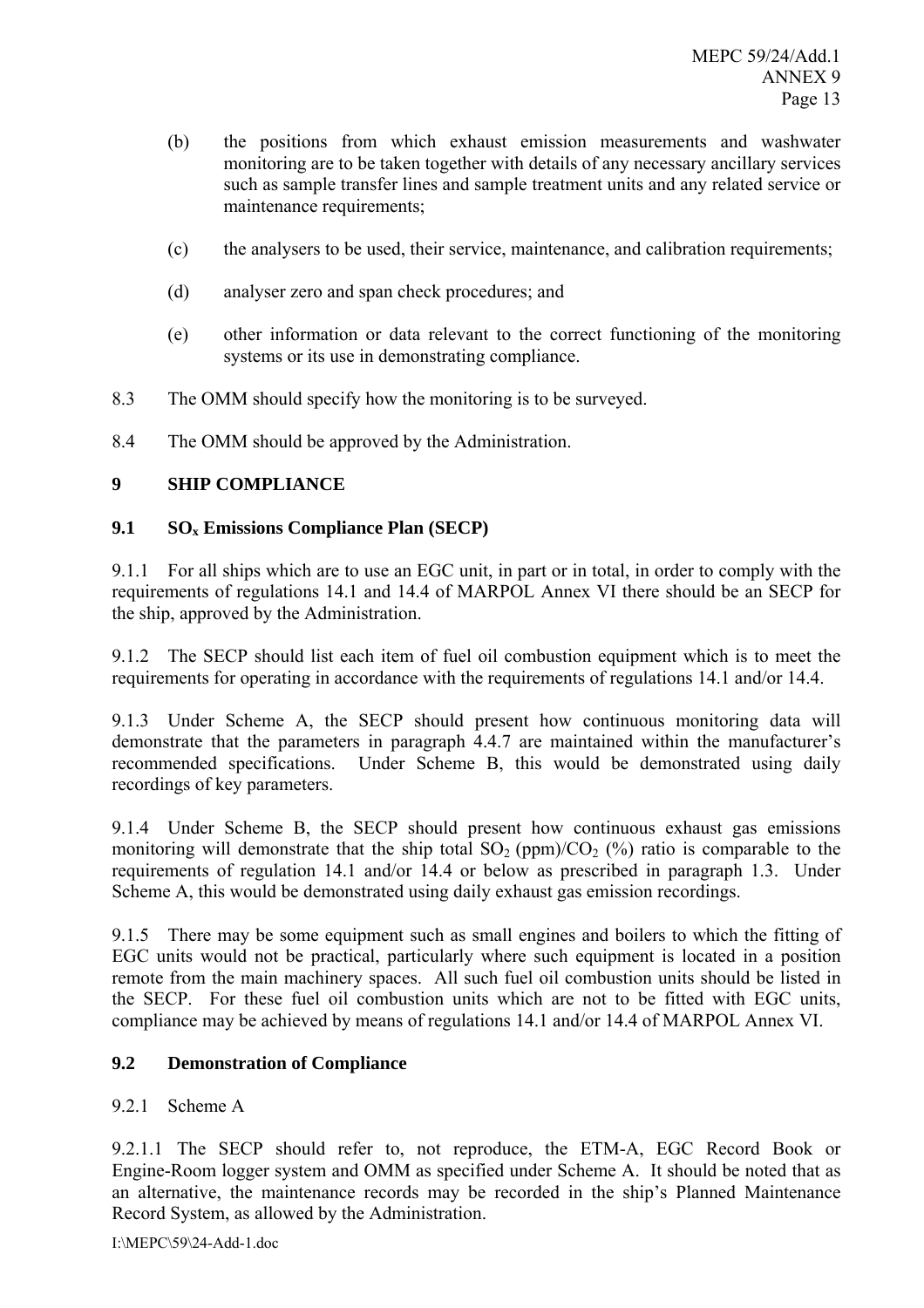9.2.1.2 For all fuel oil combustion equipment listed under 9.1.2, details should be provided demonstrating that the rating and restrictions for the EGC unit as approved, 4.2.2.1(b), are complied with.

9.2.1.3 Required parameters should be monitored and recorded as required under 4.4.7 when the EGC is in operation in order to demonstrate compliance.

9.2.2 Scheme B

9.2.2.1 The SECP should refer to, not reproduce, the ETM-B, EGC Record Book or Engine-Room logger system and OMM as specified under Scheme B.

## **10 WASHWATER**

# **10.1 Washwater discharge criteria1**

10.1.1 When the EGC system is operated in ports, harbours, or estuaries, the washwater monitoring and recording should be continuous. The values monitored and recorded should include pH, PAH, turbidity and temperature. In other areas the continuous monitoring and recording equipment should also be in operation, whenever the EGC system is in operation, except for short periods of maintenance and cleaning of the equipment. The discharge water should comply with the following limits:

10.1.2 pH criteria

10.1.2.1 The washwater pH should comply with one of the following requirements which should be recorded in the ETM-A or ETM-B as applicable:

- (i) The discharge washwater should have a pH of no less than 6.5 measured at the ship's overboard discharge with the exception that during manoeuvring and transit, the maximum difference between inlet and outlet of 2 pH units is allowed measured at the ship's inlet and overboard discharge.
- (ii) During commissioning of the unit(s) after installation, the discharged washwater plume should be measured externally from the ship (at rest in harbour) and the discharge pH at the ship's overboard pH monitoring point will be recorded when the plume at 4 metres from the discharge point equals or is above pH 6.5. The discharged pH to achieve a minimum pH units of 6.5 will become the overboard pH discharge limit recorded in the ETM-A or ETM-B.
- 10.1.3 PAHs (Polycyclic Aromatic Hydrocarbons)

10.1.3.1 The washwater PAH should comply with the following requirements. The appropriate limit should be specified in the ETM-A or ETM-B.

 $\frac{1}{1}$  The washwater discharge criteria should be revised in the future as more data becomes available on the contents of the discharge and its effects, taking into account any advice given by GESAMP.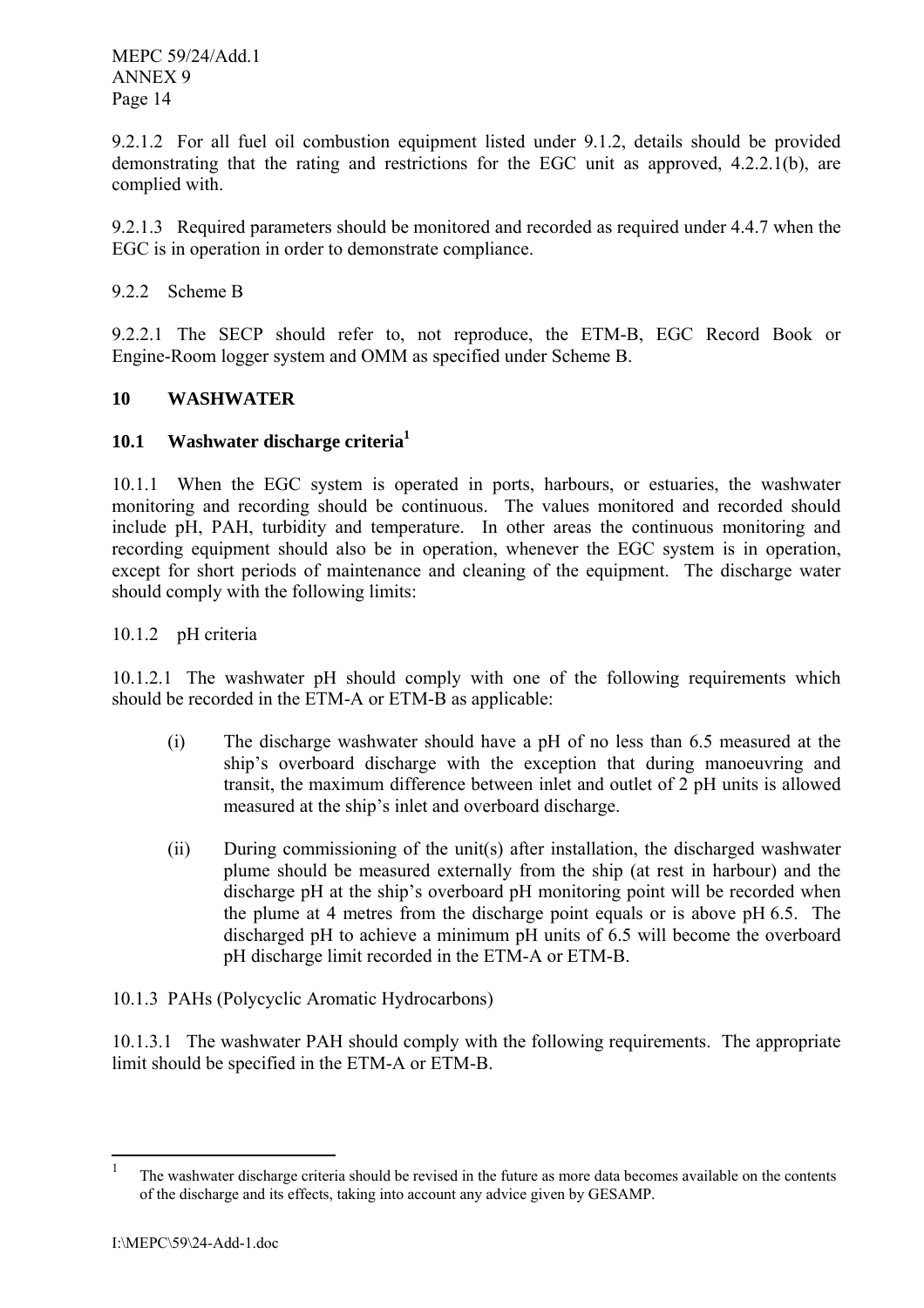10.1.3.2 The maximum continuous PAH concentration in the washwater should not be greater than 50  $\mu$ g/L PAH<sub>phe</sub> (phenanthrene equivalence) above the inlet water PAH concentration. For the purposes of this criteria, the PAH concentration in the washwater should be measured downstream of the water treatment equipment, but upstream of any washwater dilution or other reactant dosing unit, if used, prior to discharge.

10.1.3.3 The 50 µg/L limit described above is normalized for a washwater flow rate through the EGC unit of 45 t/MWh where the MW refers to the MCR or 80% of the power rating of the fuel oil combustion unit. This limit would have to be adjusted upward for lower washwater flow rates per MWh, and vice-versa, according to the table below.

| <b>Flow Rate</b><br>(t/MWh) | <b>Discharge Concentration</b><br>Limit<br>$(\mu g/L \text{ PAH}_{\text{phe}})$ equivalents) | <b>Measurement Technology</b> |  |  |
|-----------------------------|----------------------------------------------------------------------------------------------|-------------------------------|--|--|
| $0 - 1$                     | 2250                                                                                         | <b>Ultraviolet Light</b>      |  |  |
| 2.5                         | 900                                                                                          | $\overline{\phantom{1}}$      |  |  |
| 5                           | 450                                                                                          | Fluorescence                  |  |  |
| 11.25                       | 200                                                                                          | $\rightarrow$                 |  |  |
| 22.5                        | 100                                                                                          | $\cdot$ $\cdot$ $\cdot$       |  |  |
| 45                          | 50                                                                                           | $\overline{\phantom{1}}$      |  |  |
| 90                          | 25                                                                                           | $\rightarrow$                 |  |  |

10.1.3.4 For a 15-minute period in any 12-hour period, the continuous PAHphe concentration limit may exceed the limit described above by up to 100%. This would allow for an abnormal start up of the EGC unit.

10.1.4 Turbidity/Suspended Particle Matter

10.1.4.1 The washwater turbidity should comply with the following requirements. The limit should be recorded in the ETM-A or ETM-B.

10.1.4.2 The washwater treatment system should be designed to minimize suspended particulate matter, including heavy metals and ash.

10.1.4.3 The maximum continuous turbidity in washwater should not be greater than 25 FNU (formazin nephlometric units) or 25 NTU (nephlometric turbidity units) or equivalent units, above the inlet water turbidity. However, during periods of high inlet turbidity, the precision of the measurement device and the time lapse between inlet measurement and outlet measurement are such that the use of a difference limit is unreliable. Therefore all turbidity difference readings should be a rolling average over a 15-minute period to a maximum of 25 FNU. For the purposes of this criteria the turbidity in the washwater should be measured downstream of the water treatment equipment but upstream of washwater dilution (or other reactant dosing) prior to discharge.

10.1.4.4 For a 15-minute period in any 12-hour period, the continuous turbidity discharge limit may be exceeded by 20%.

 $\overline{a}$ \* For any Flow Rate > 2.5 t/MWh Fluorescence technology should be used.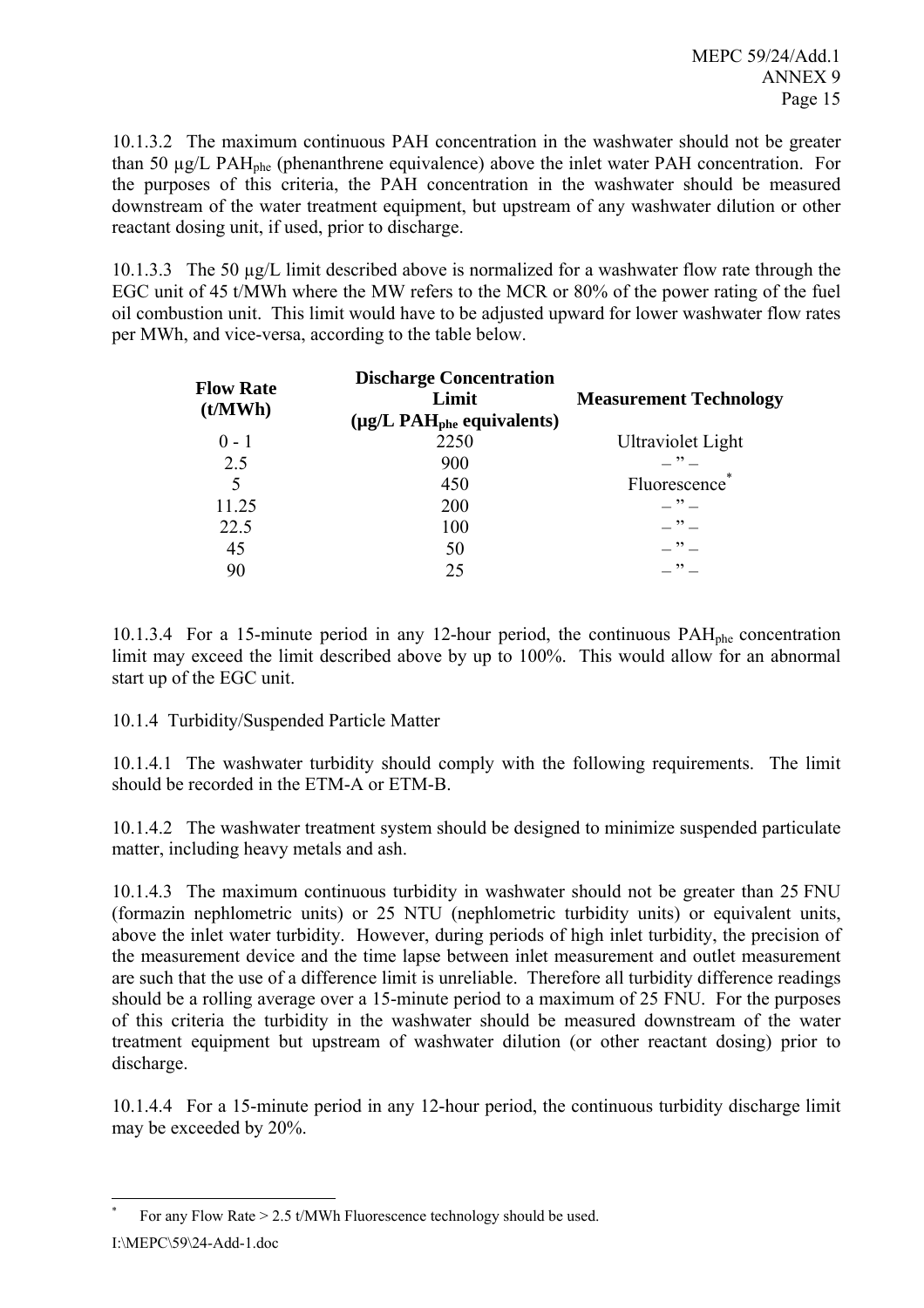### 10.1.5 Nitrates

10.1.5.1 The washwater treatment system should prevent the discharge of nitrates beyond that associated with a 12% removal of  $NO_x$  from the exhaust, or beyond 60 mg/l normalized for washwater discharge rate of 45 tons/MWh whichever is greater.

10.1.5.2 At each renewal survey nitrate discharge data is to be available in respect of sample overboard discharge drawn from each EGC system with the previous three months prior to the survey. However, the Administration may require an additional sample to be drawn and analysed at their discretion. The nitrate discharge data and analysis certificate is to be retained on board the ship as part of the EGC Record Book and be available for inspection as required by Port State Control or other parties. Requirements in respect of sampling, storage, handling and analysis should be detailed in the ETM-A or ETM-B as applicable. To assure comparable nitrate discharge rate assessment, the sampling procedures should take into account paragraph 10.1.5.1, which specifies the need for washwater flow normalization. The test method for the analysis of nitrates should be according to standard seawater analysis as described in Grasshoff *et al*.

10.1.5.3 All systems should be tested for nitrates in the discharge water. If typical nitrate amounts are above 80% of the upper limit, it should be recorded in the ETM-A or ETM-B.

10.1.6 Washwater additives and other substances

10.1.6.1 An assessment of the washwater is required for those EGC technologies which make use of chemicals, additives, preparations or create relevant chemicals *in situ*. The assessment could take into account relevant guidelines such as resolution MEPC.126(53), procedure for approval of ballast water management systems that make use of active substances (G9) and if necessary additional washwater discharge criteria should be established.

## **10.2 Washwater monitoring**

10.2.1 pH, oil content (as measured by PAH levels), and turbidity should be continuously monitored and recorded as recommended in section 7 of these Guidelines. The monitoring equipment should also meet the performance criteria described below:

## *pH*

10.2.2 The pH electrode and pH meter should have a resolution of 0.1 pH units and temperature compensation. The electrode should comply with the requirements defined in BS 2586 or of equivalent or better performance and the meter should meet or exceed BS EN ISO 60746-2:2003.

### *PAH*

10.2.3 The PAH monitoring equipment should be capable to monitor PAH in water in a range to at least twice the discharge concentration limit given in the table above. The equipment should be demonstrated to operate correctly and not deviate more than 5% in washwater with turbidity within the working range of the application.

10.2.4 For those applications discharging at lower flow rates and higher PAH concentrations, ultraviolet light monitoring technology or equivalent, should be used due to its reliable operating range.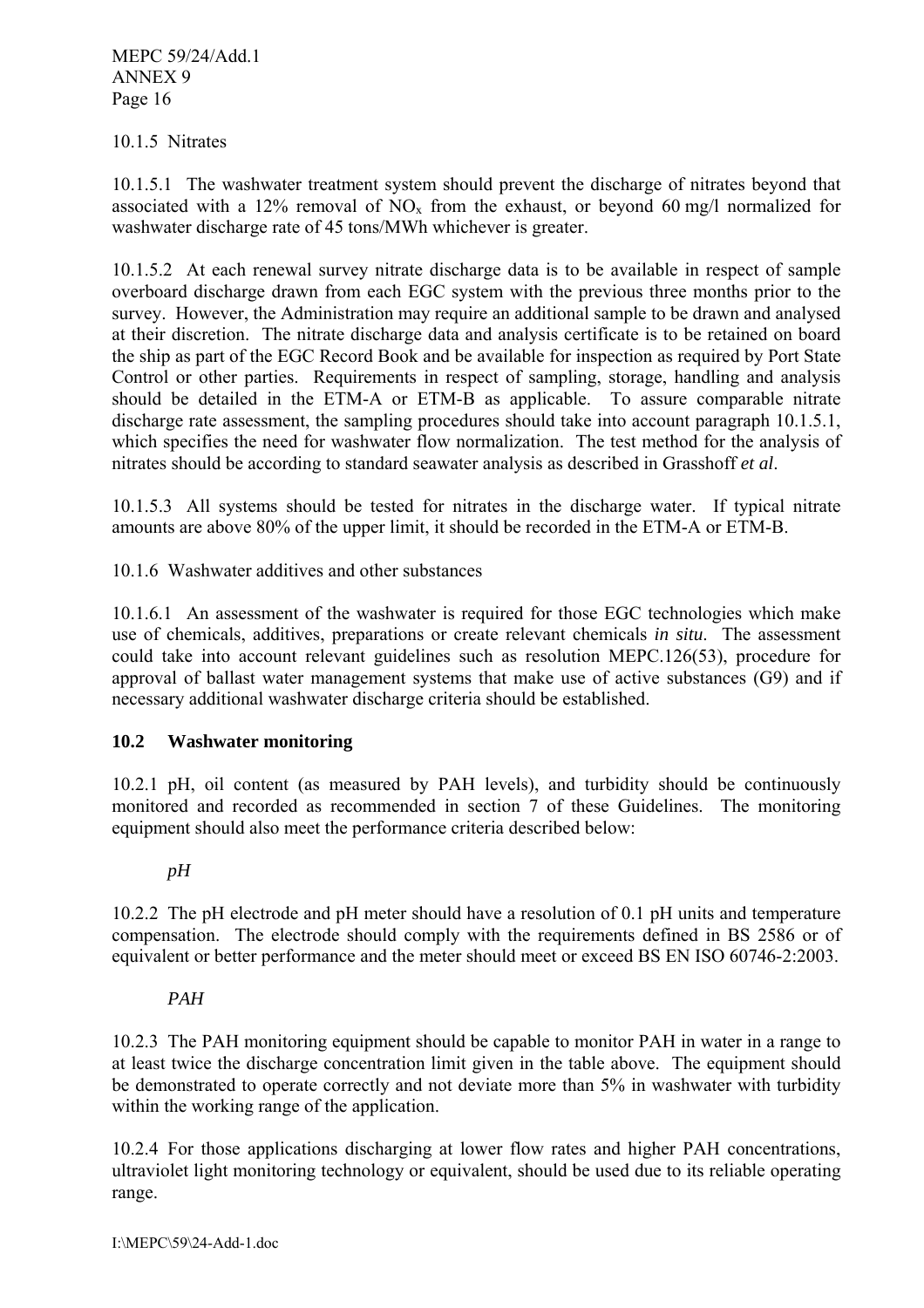## *Turbidity*

10.2.5 The turbidity monitoring equipment should meet requirements defined in ISO 7027:1999 or USEPA 180.1.

*Temperature recording* 

### **10.3 Washwater monitoring data recording**

10.3.1 The data recording system should comply with the requirements of sections 7 and 8 and should continuously record pH, PAH and Turbidity as specified in the washwater criteria.

### **10.4 Washwater residue**

10.4.1 Residues generated by the EGC unit should be delivered ashore to adequate reception facilities. Such residues should not be discharged to the sea or incinerated on board.

10.4.2 Each ship fitted with an EGC unit should record the storage and disposal of washwater residues in an EGC log, including the date, time and location of such storage and disposal. The EGC log may form a part of an existing log-book or electronic recording system as approved by the Administration.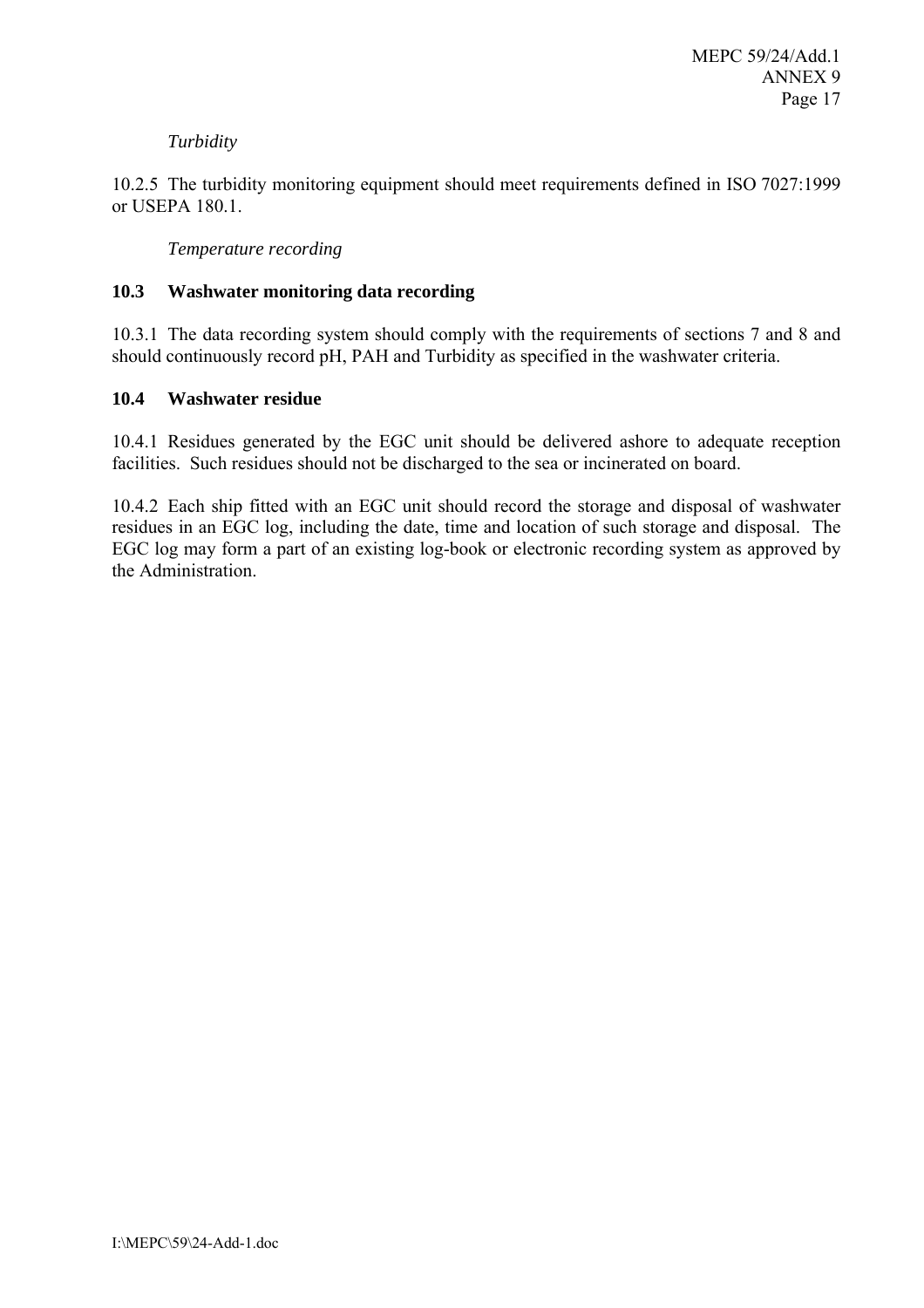## **APPENDIX I**

### FORM OF SO<sub>x</sub> EMISSION COMPLIANCE CERTIFICATE



### *NAME OF ADMINISTRATION*

### **SOx EMISSION COMPLIANCE CERTIFICATE**

### **CERTIFICATE OF UNIT APPROVAL FOR EXHAUST GAS CLEANING SYSTEMS**

Issued under the provisions of the Protocol of 1997, as amended by resolution MEPC.176(58) in 2008, to amend the International Convention for the Prevention of Pollution from Ships, 1973, as modified by the Protocol of 1978 related thereto under the authority of the Government of:

............................................................................................................................................................ *(full designation of the country)* 

by........................................................................................................................................................ *(full designation of the competent person or organization authorized under the provisions of the Convention)*

This is to certify that the exhaust gas cleaning (EGC) unit listed below has been surveyed in accordance with the requirements of the specifications contained under Scheme A in the Guidelines for exhaust gas cleaning systems – adopted by resolution MEPC.\*\*\*(\*\*).

This Certificate is valid only for the EGC unit referred to below:

| Unit         | Model/ | <b>Serial</b> | <b>EGC System Unit and Technical Manual</b> |
|--------------|--------|---------------|---------------------------------------------|
| manufacturer | tvpe   | number        | approval number                             |
|              |        |               |                                             |

A copy of this Certificate, together with the EGC System Technical Manual, shall be carried on board the ship fitted with this EGC System unit at all times.

This Certificate is valid for the life of the EGC System unit subject to surveys in accordance with section 4.2 of the Guidelines and regulation 5 of the revised MARPOL Annex VI, installed in ships under the authority of this Government.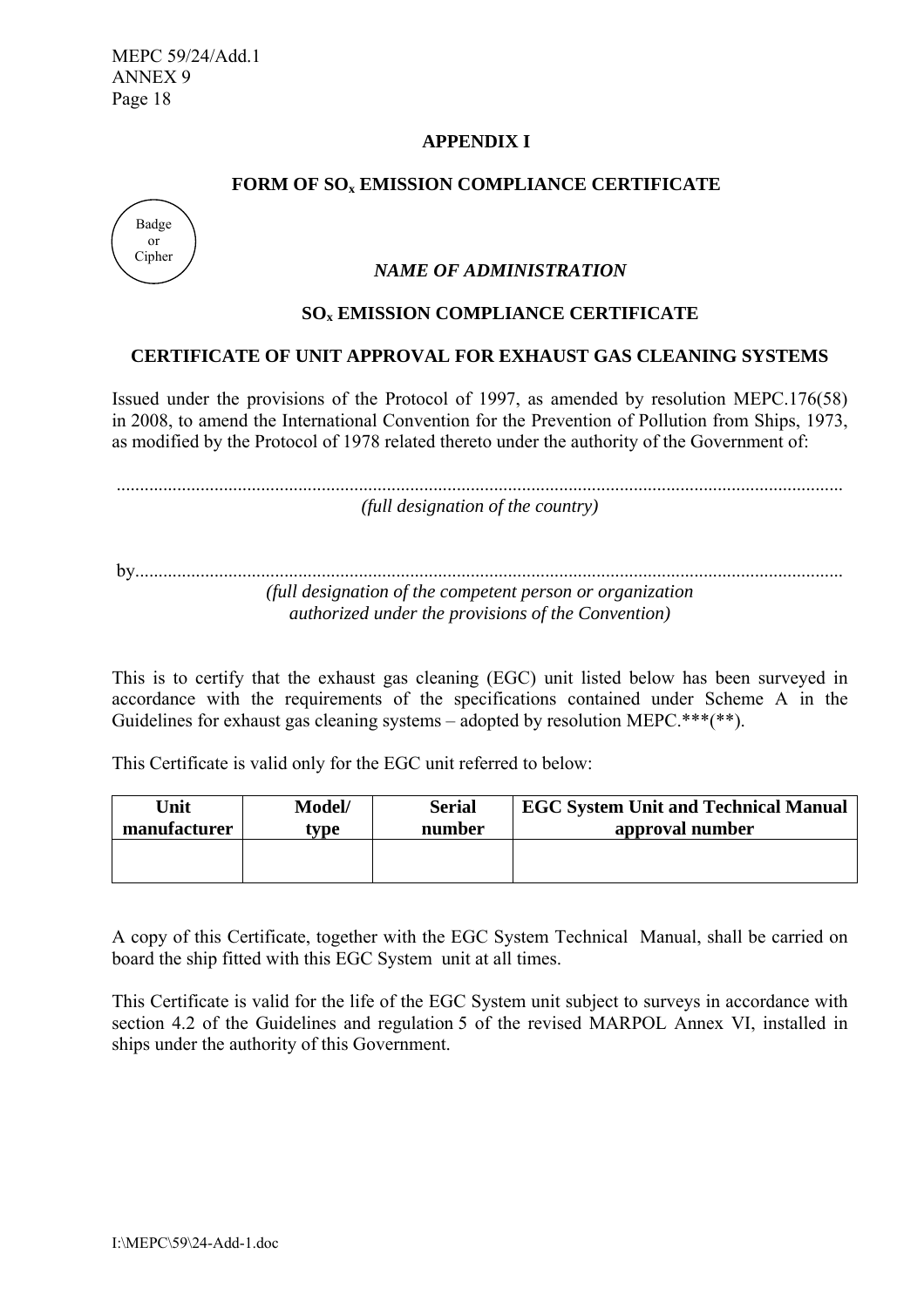Issued at .............................................................................................................................................

*(place of issue of certificate)*

dd/mm/yyyy

........................................................... ............................................................ *(date of issue)* (*signature of duly authorized official issuing the certificate)* 

(Seal or Stamp of the authority, as appropriate)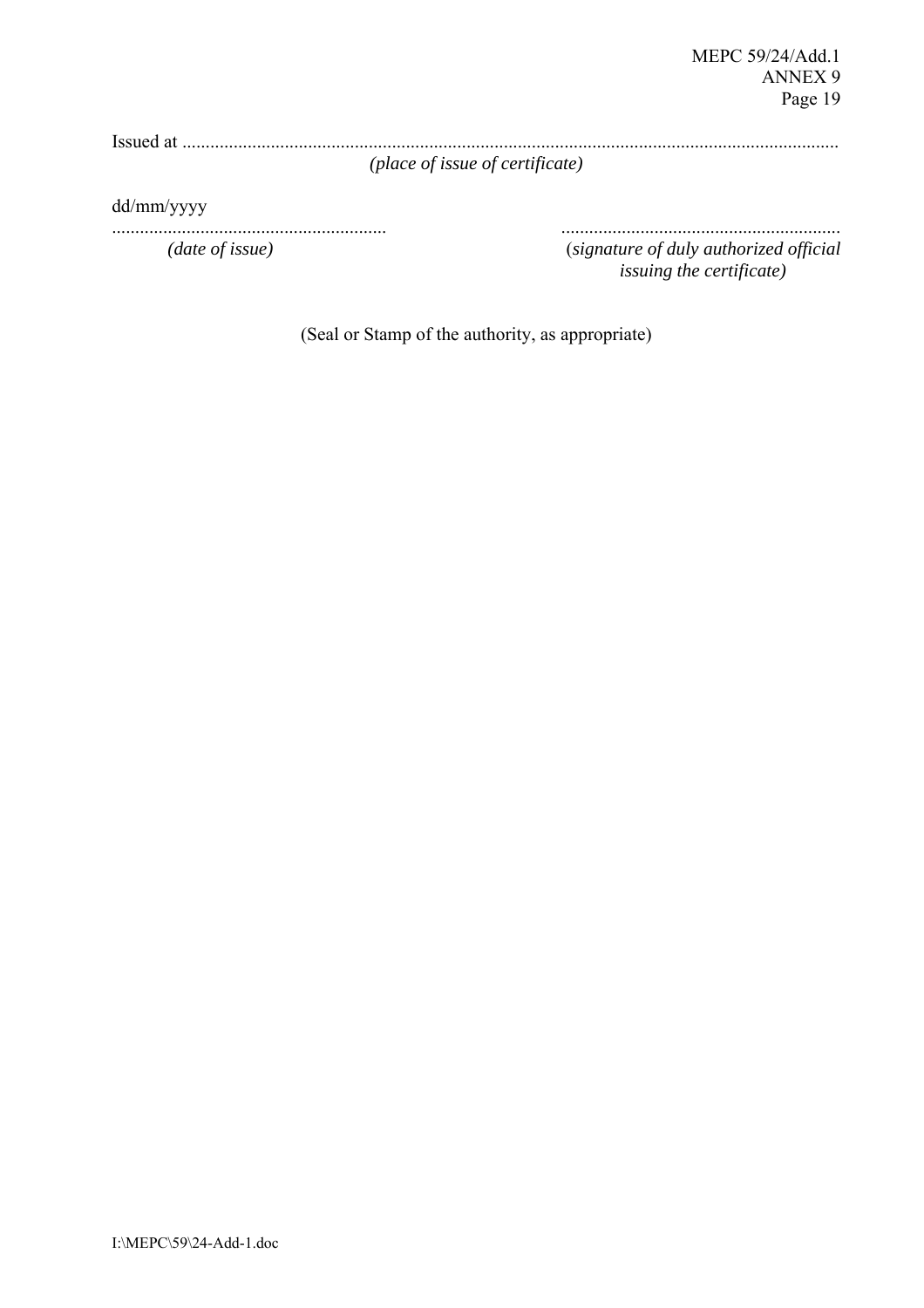## **APPENDIX II**

## **PROOF OF THE SO<sub>2</sub>/CO<sub>2</sub> RATIO METHOD**

1 The  $SO_2/CO_2$  ratio method enables direct monitoring of exhaust gas emissions to verify compliance with emissions limits set out in Table 1 in section 1.3 of these Guidelines. In the case of EGC systems that absorb  $CO<sub>2</sub>$  during the exhaust gas cleaning process it is necessary to measure the  $CO<sub>2</sub>$  prior to the cleaning process and use the  $CO<sub>2</sub>$  concentration before cleaning with the  $SO<sub>2</sub>$  concentration after cleaning. For conventional low alkali cleaning systems virtually no  $CO<sub>2</sub>$  is absorbed during exhaust gas cleaning and therefore monitoring of both gases can be undertaken after the cleaning process.

2 Correspondence between the  $SO_2/CO_2$  ratio can be determined by simple inspection of the respective carbon contents per unit mass of distillate and residual fuel. For this group of hydrocarbon fuels the carbon content as a percentage of mass remains closely similar, whereas the hydrogen content differs. Thus it can be concluded that for a given carbon consumption by combustion there will be a consumption of sulphur in proportion to the sulphur content of the fuel, or in other words a constant ratio between carbon and sulphur adjusted for the molecular weight of oxygen from combustion.

3 The first development of the  $SO<sub>2</sub>/CO<sub>2</sub>$  ratio considered its use to verify compliance with emissions from 1.5% S fuel. The limit of 65 ( $^{1}$ ppm/%) SO<sub>2</sub>/CO<sub>2</sub> for 1.5% sulphur in fuel can be demonstrated by first calculating the mass ratio of fuel sulphur to fuel carbon, which is tabulated in Table 1 in this appendix for various fuels and fuel sulphur contents; including 1.5% sulphur for both distillate and residual fuels. These ratios were used to solve for the corresponding  $SO<sub>2</sub>$ and  $CO<sub>2</sub>$  concentrations in exhaust, which are tabulated in Table 2 of this Appendix. Molecular weights (MW) were taken into account to convert mass fractions to mole fractions. For the 1.5% sulphur fuels in Table 2, the amount of  $CO<sub>2</sub>$  is set first at 8% and then changed to 0.5% to show that there is no effect due to changes in excess air. As expected, the absolute  $SO_2$  concentration changes, but the  $SO_2/CO_2$  ratio does not. This indicates that the  $SO_2/CO_2$  ratio is independent of fuel-to-air ratios. Therefore,  $SO_2/CO_2$  ratio can be used robustly at any point of operation, including operation where no brake power is produced.

Note that the  $SO<sub>2</sub>/CO<sub>2</sub>$  ratio varies slightly from distillate to residual fuel. This occurs because of the very different atomic hydrogen-to-carbon ratios (H:C) of the two fuels. Figure 1 illustrates the extent of the  $SO<sub>2</sub>/CO<sub>2</sub>$  ratios' sensitivity to H:C over a broad range of H:C and fuel sulphur concentrations. From Figure 1, it can be concluded that for fuel sulphur levels less than 3.00% S, the difference in S/C ratios for distillate and residual fuel is less than 5.0%.

In the case of using non-petroleum fuel oils, the appropriate  $SO_2/CO_2$  ratio applicable to the values given in regulations 14.1 and/or 14.4 will be subject to approval by the Administration.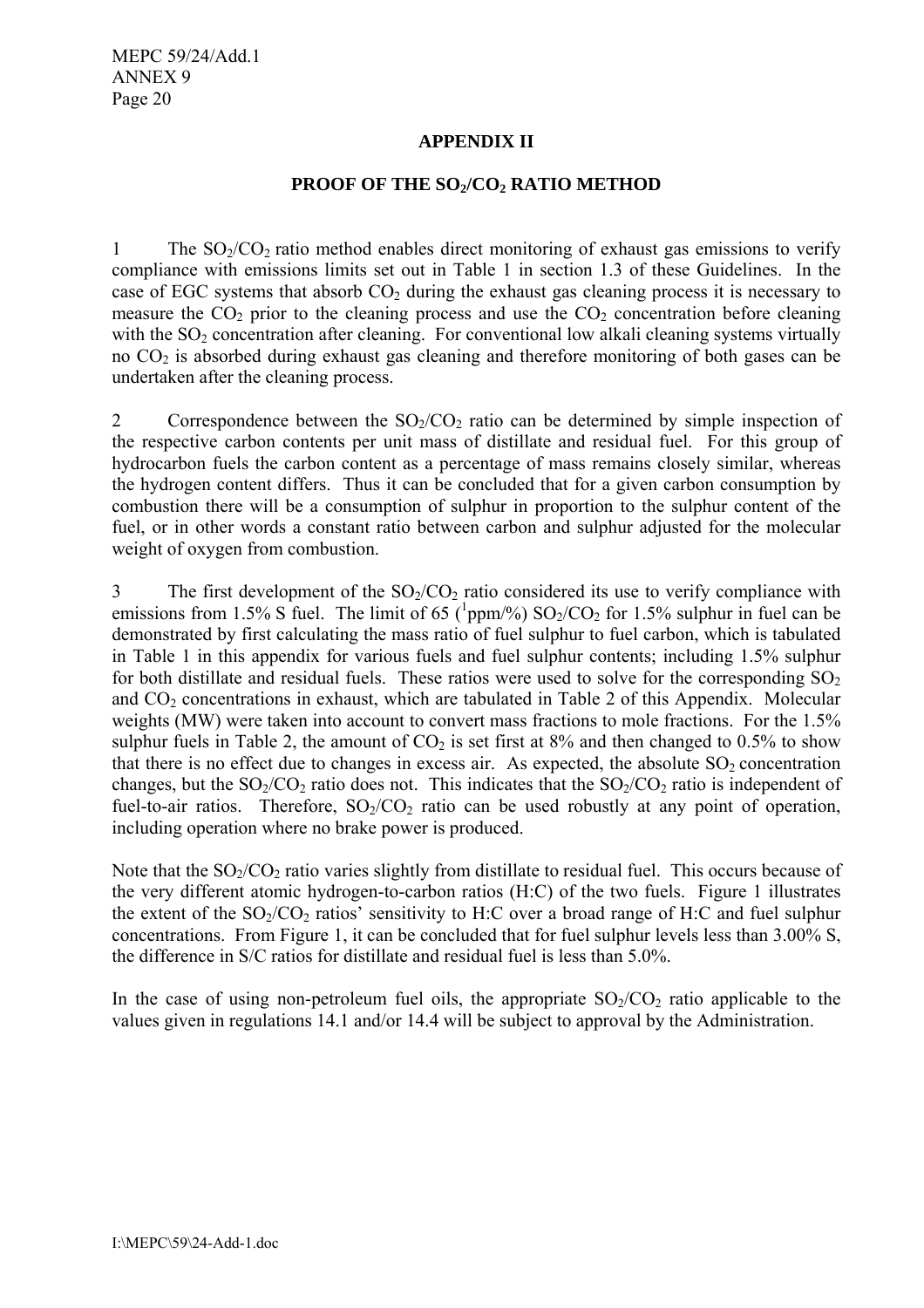|                            | Carbon     | Hydrogen          | Sulphur             | Other               | C       | Η      | S      | Fuel S/C | Exh<br>$SO_2/CO_2$ |
|----------------------------|------------|-------------------|---------------------|---------------------|---------|--------|--------|----------|--------------------|
| <b>Fuel</b><br><b>Type</b> | $\%$ (m/m) | $\frac{\%{m}}{m}$ | $\frac{\% (m/m)}{}$ | $\frac{\% (m/m)}{}$ | mol/kg  | mol/kg | mol/kg | mol/mol  | ppm/% (v/v)        |
| Distillate                 | 86.20      | 13.60             | 0.17                | 0.03                | 71.8333 | 136    | 0.0531 | 0.00074  | 7.39559            |
| Residual                   | 86.10      | 10.90             | 2.70                | 0.30                | 71.7500 | 109    | 0.8438 | 0.01176  | 117.5958           |
| Distillate                 | 85.05      | 13.42             | 1.50                | 0.03                | 70.8750 | 134.2  | 0.4688 | 0.006614 | 66.1376            |
| Residual                   | 87.17      | 11.03             | 1.50                | 0.30                | 72.6417 | 110.3  | 0.4688 | 0.006453 | 64.5291            |

# Table 1: Fuel properties for marine distillate and residual fuel\*

\* Based on properties in the IMO  $NO<sub>x</sub>$  Monitoring Guidelines, resolution MEPC.103(49).

Table 2: Emissions calculations corresponding to 1.5 % fuel sulphur

|                       | CO <sub>2</sub> | SO <sub>2</sub> | Exh $SO_2/CO_2$ | Exh S/C |
|-----------------------|-----------------|-----------------|-----------------|---------|
|                       | $\frac{0}{0}$   | ppm             | ppm/%           | m/m     |
| Distillate $0.17\%$ S | 8               | 59.1            | 7.4             | 0.00197 |
| Residual 2.70% S      | 8               | 939.7           | 117.5           | 0.03136 |
|                       |                 |                 |                 |         |
| Distillate 1.5% S     | 8               | 528.5           | 66.1            | 0.01764 |
| Residual 1.5% S       | 8               | 515.7           | 64.5            | 0.01721 |
|                       |                 |                 |                 |         |
| Distillate 1.5% S     | 0.5             | 33.0            | 66.1            | 0.01764 |
| Residual 1.5% S       | 0.5             | 32.2            | 64.5            | 0.01721 |

## **SO2/CO2 ratio vs % sulphur in fuel**

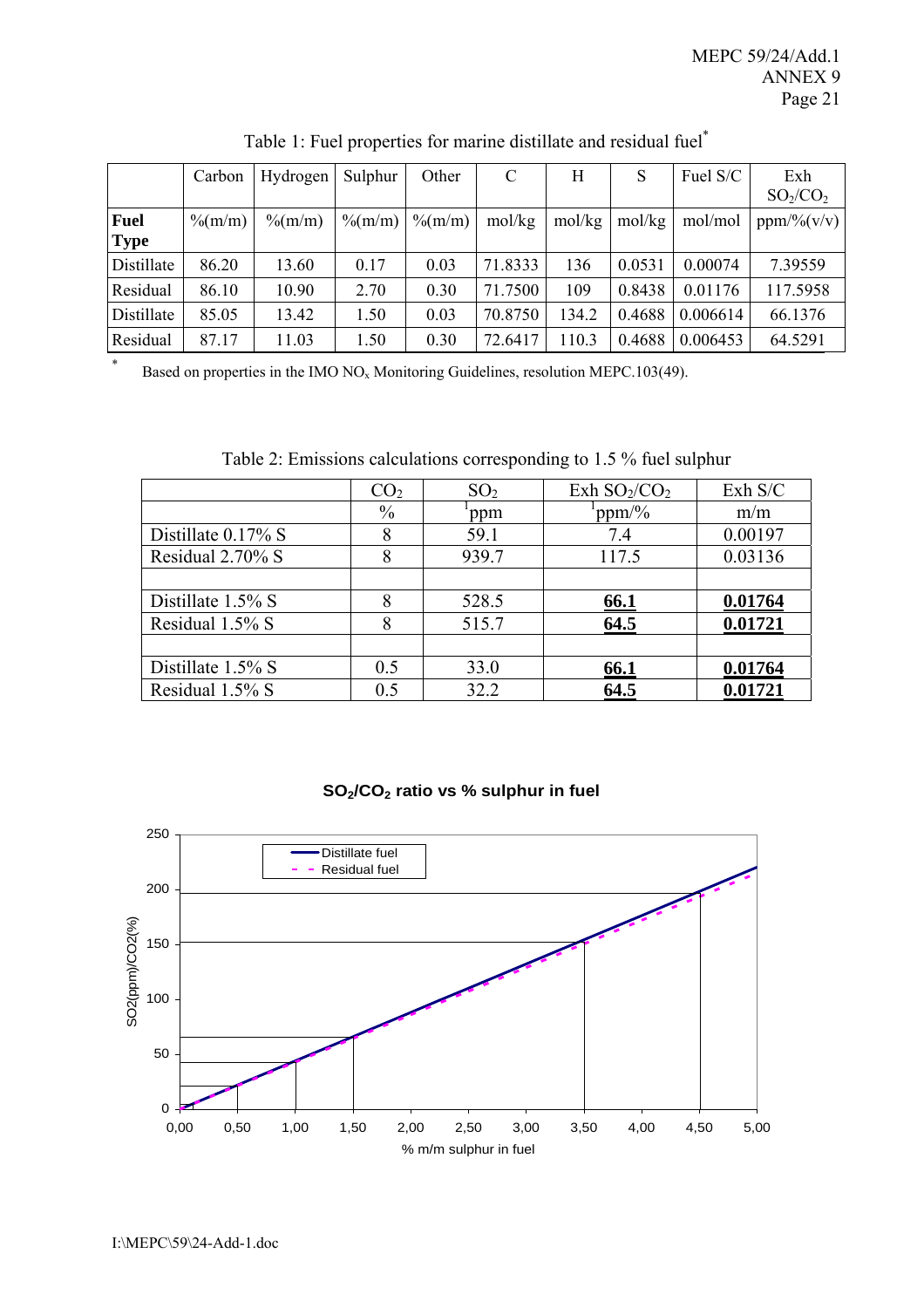4 Correspondence between 65 ( $^{1}$ ppm/%) SO<sub>2</sub>/CO<sub>2</sub> and 6.0 g/kWh is demonstrated by showing that their S/C ratios are similar. This requires the additional assumption of a brake-specified fuel consumption value of 200 g/kWh. This is an appropriate average for marine diesel engines. The calculation is as follows:

- Note 1: The S/C mass ratios calculated above, based on 6.0 g/kWh and 200 g/kWh BSFC, are both within 0.10% of the S/C mass ratios in the emissions table (Table 2). Therefore,  $65^1$  (ppm/%)  $SO_2/CO_2$  corresponds well to 6.0 g/kWh.
- Note 2: The value of 6.0 g/kWh, hence the 200g/kWh brake-specified fuel consumption is taken from MARPOL Annex VI as adopted by the 1997 MARPOL Conference.

& 87.17% residual

$$
S/C_{\text{fid}} = \frac{\text{brake-specific SO}_2^*(MW_{S}/MW_{SO2})}{\text{BSFC}^*(% \text{ carbon in fuel}/100)}
$$
  
brake-specific SO<sub>2</sub>= 6.0 g/kW-hr  

$$
MW_{SO2} = 64.064 \text{ g/mol}
$$

$$
MW_{SO2} = 64.064 \text{ g/mol}
$$

$$
BSFC = 200 \text{ g/kW-hr}
$$

$$
% \text{ carbon in 1.5% S fuel (from Table 1)=85.05% (distillate)}
$$

$$
S/C_{\text{reideal final}} = \frac{6.0^*(32.065/64.064)}{64.064}
$$

$$
\frac{\text{S/C_{residual fuel}}}{\text{C/C_{residual fuel}} = \frac{0.0^{4} \text{ (87.17%} / 64.064)}{200 * (87.17% / 100)}
$$
\n
$$
\frac{\text{S/C_{residual fuel}}}{\text{C/C_{distillate fuel}} = \frac{6.0^{4} (32.065 / 64.064)}{200 * (85.05% / 100)}
$$
\n
$$
\frac{\text{S/C_{distillate fuel}}}{\text{C/C_{distillate fuel}} = 0.01765}
$$

5 Thus, the working formulas are as follows:

For complete combustion =  $SO<sub>2</sub>$  (ppm<sup>\*</sup>)  $\leq 65$  $CO_{2}$  (%<sup>\*</sup>)

For incomplete combustion = 
$$
\frac{SO_2 \text{(ppm}^*)}{CO_2(\%^*) + (CO \text{(ppm}^*)/10000) + (THC \text{(ppm}^*)/10000)} \le 65
$$

\* Note: gas concentrations must be sampled or converted to the same residual water content (e.g., fully wet, fully dry).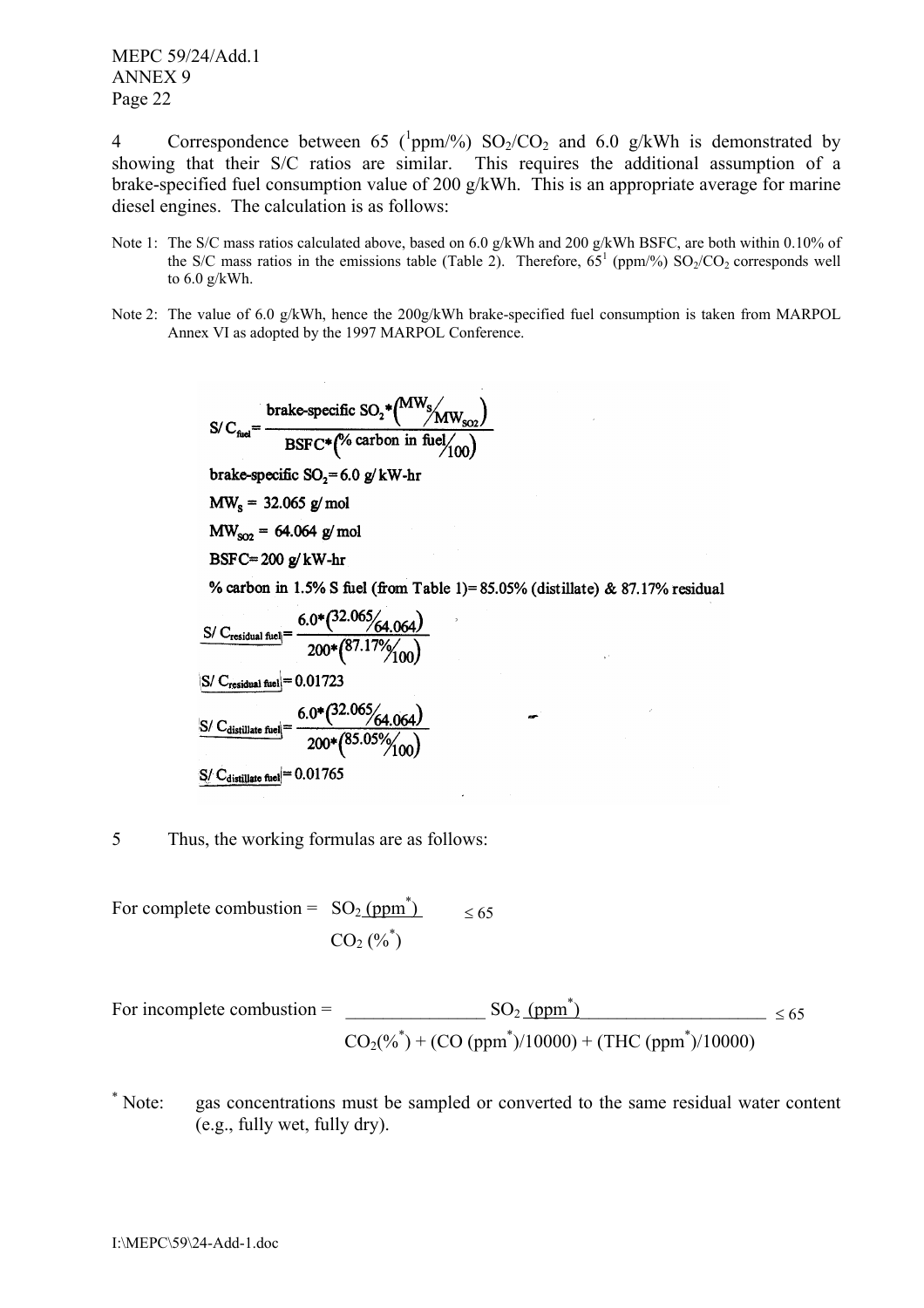6 The following is the basis of using the  $(^2$ ppm/%) SO<sub>2</sub>/CO<sub>2</sub> as the limit for determining compliance with regulation 14.1 or 14.4:

- (a) This limit can be used to determine compliance from fuel oil burners that do not produce mechanical power.
- (b) This limit can be used to determine compliance at any power output, including idle.
- (c) This limit only requires two gas concentration measurements at one sampling **location**
- (d) There is no need to measure any engine parameters such as engine speed, engine torque, engine exhaust flow, or engine fuel flow.
- (e) If both gas concentration measurements are made at the same residual water content in the sample (e.g., fully wet, fully dry), no dry-to-wet conversion factors are required in the calculation.
- (f) This limit completely decouples the thermal efficiency of the fuel oil combustion unit from the EGC unit.
- (g) No fuel properties need to be known.
- (h) Because only two measurements are made at a single location, transient engine or EGCS unit effects can be minimized by aligning signals from just these two analysers. (Note that the most appropriate points to align are the points where each analyser responds to a step change in emissions at the sample probe by 50% of the steady-state value.)
- (i) This limit is independent of the amount of exhaust gas dilution. Dilution may occur due to evaporation of water in an EGC unit, and as part of an exhaust sampler's preconditioning system.

 $\frac{1}{2}$  ppm means "parts per million". It is assumed that ppm is measured by gas analysers on a molar basis, assuming ideal gas behaviour. The technically correct units are actually micro-moles of substance per mole of total amount ( $\mu$ mol/mol), but ppm is used in order to be consistent with units in the NO<sub>x</sub> Technical Code.